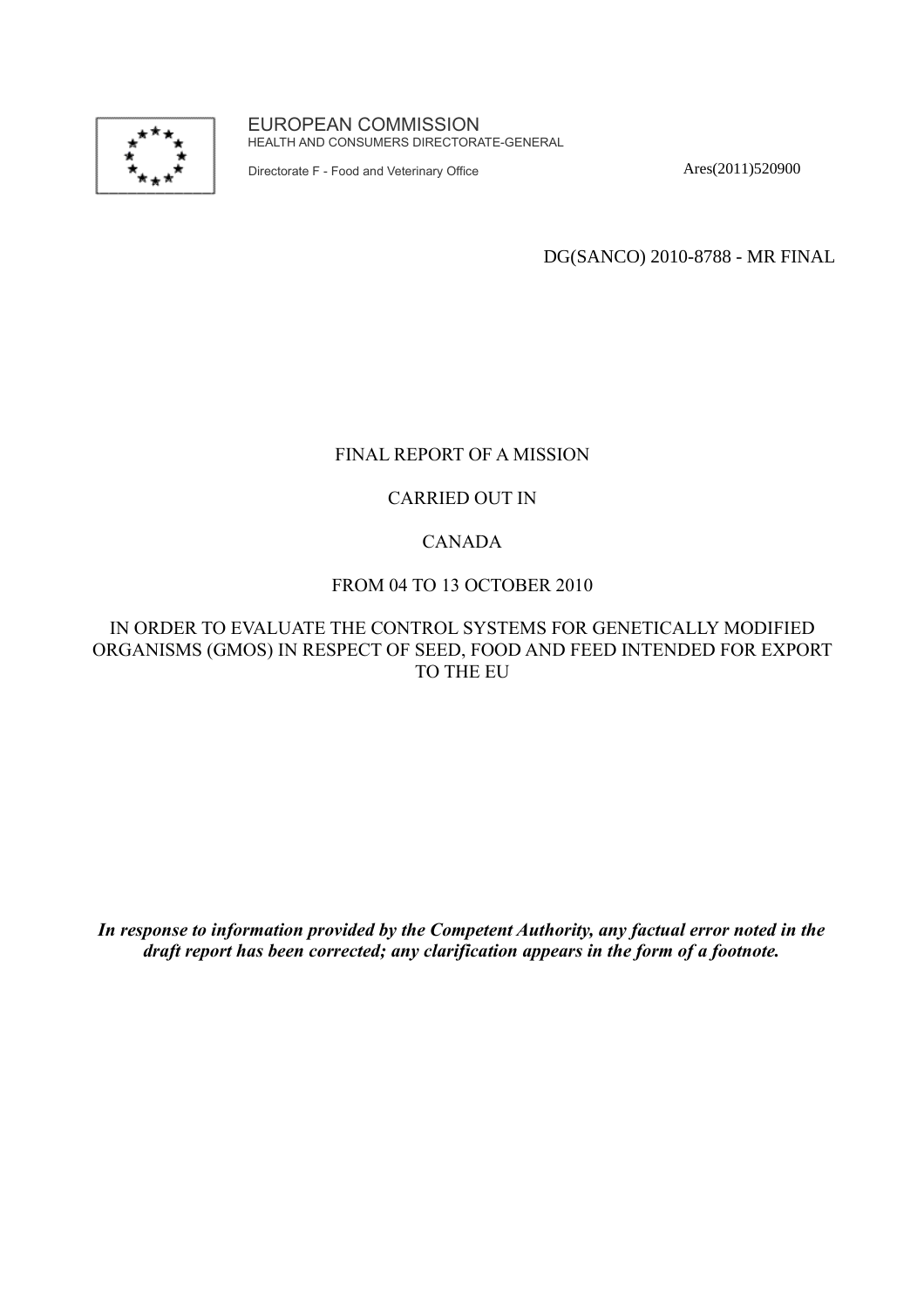### *Executive Summary*

This report describes the outcome of a mission carried out in Canada from 4 to 15 October 2010 in order to evaluate the control systems for genetically modified organisms (GMO) in respect of seed, food and feed intended for export into the European Union (EU), with particular attention to the measures in place to ensure freedom from GMO in flaxseed (*Linum usitatissimum*) that are not authorised by the European Union (EU).

Canada has established detailed product based procedures and assessments for plants with novel traits, food and feed derived from biotechnology. This provides a high level of assurance with regards to the safety of such plants and products in the Canadian market.

The protocol for the export of flaxseed to the EU is being fully implemented by a combination of controls by the competent authorities and industry initiatives, including a stewardship scheme established by the Flax Council of Canada (FCC). Limited official controls have been carried out to assess the cause of the presence of CDC Triffid in flaxseed production but no evidence of the presence of CDC Triffid in the national seed supply was found. The testing regime introduced by the FCC has found widespread, low-level contamination of the flaxseed production and one significant finding of CDC Triffid has been confirmed. Action has been taken to exclude all of these from the export chain for the EU, further increasing confidence in the absence of CDC Triffid in flaxseed exported to the EU.

The widespread low-level presence of CDC Triffid found in the national production and the level of rejections both at producer and terminal elevator stages indicate that the protocol may need to remain in place for the foreseeable future to exclude the risk of CDC Triffid being present in flaxseed exported to the EU.

There is good laboratory support in Canada relating to GMOs; some shortcomings were identified in the interpretation of laboratory results, which if not addressed, may affect the reliability of the Canadian Grain Commission (CGC) certification for flaxseed exported to the EU.

Recommendations are made in the report to address the shortcomings identified during the mission.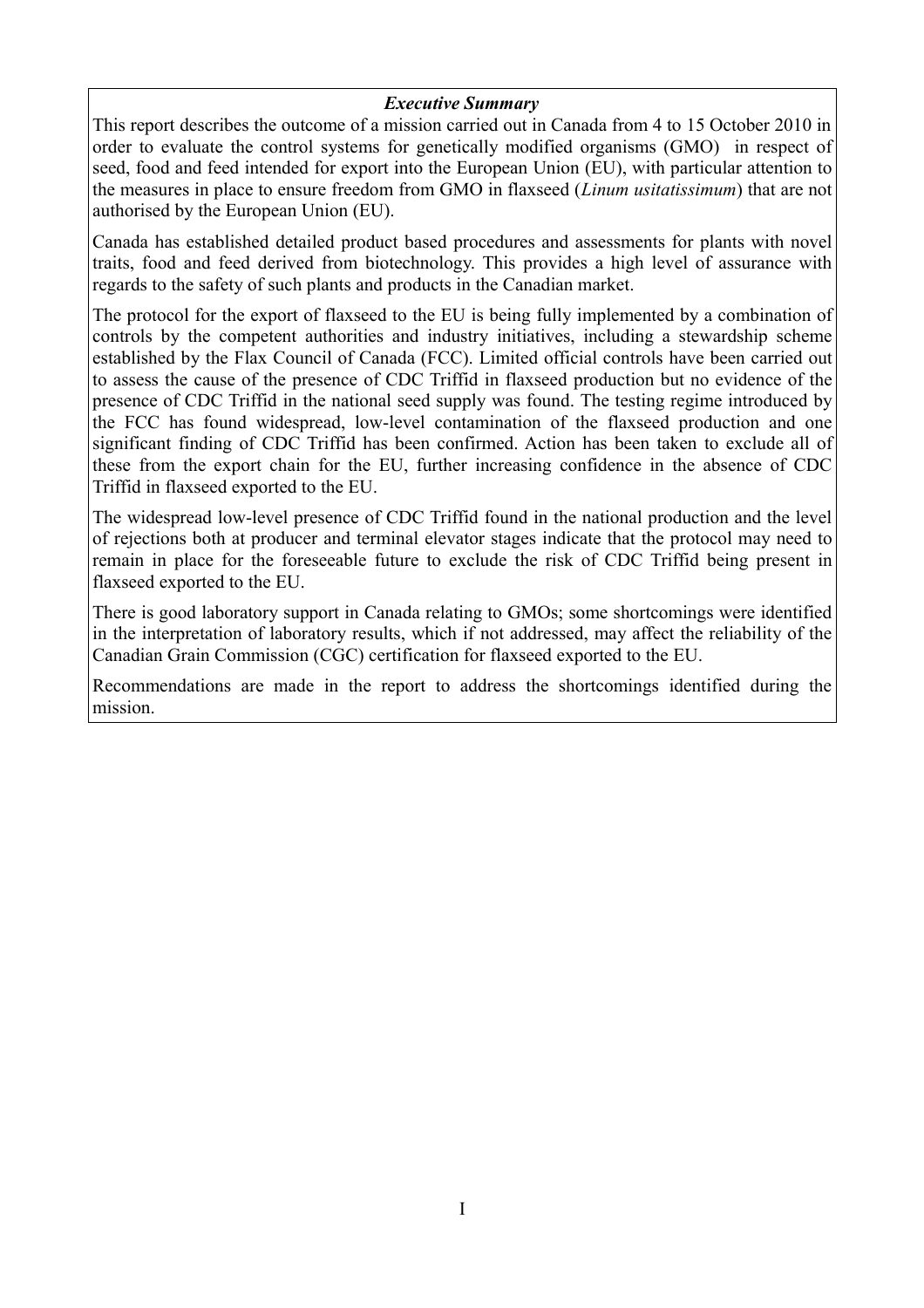# **Table of Contents**

| 5.4.2 $\frac{L_{ABELLING}}{3}$                                                |  |
|-------------------------------------------------------------------------------|--|
|                                                                               |  |
|                                                                               |  |
|                                                                               |  |
|                                                                               |  |
|                                                                               |  |
|                                                                               |  |
|                                                                               |  |
| 5.6.3 INTERPRETATION OF TESTING CARRIED OUT FOR FLAXSEED EXPORTED TO THE EU22 |  |
|                                                                               |  |
|                                                                               |  |
|                                                                               |  |
|                                                                               |  |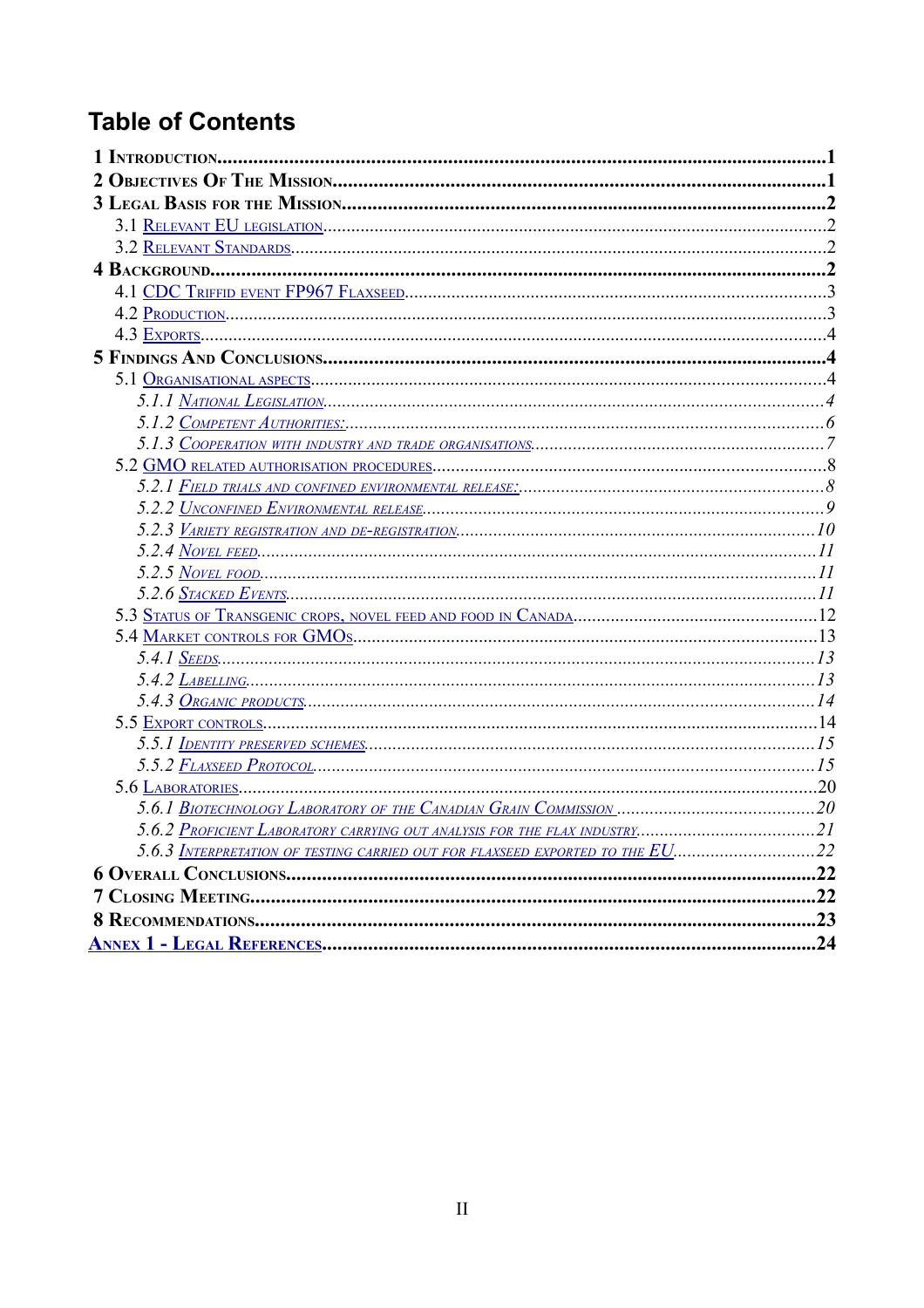#### **ABBREVIATIONS AND DEFINITIONS USED IN THIS REPORT**

| <b>Abbreviation</b>   | <b>Explanation</b>                                                                                                                                                                                                      |  |  |  |
|-----------------------|-------------------------------------------------------------------------------------------------------------------------------------------------------------------------------------------------------------------------|--|--|--|
| Accredited laboratory | In the context of the protocol - a laboratory that has been accredited to<br>ISO17025                                                                                                                                   |  |  |  |
| <b>CCC</b>            | Canadian Canola Council                                                                                                                                                                                                 |  |  |  |
| <b>CDC</b> Triffid    | CDC Triffid event FP967 flaxseed, with the unique identifier CDC-<br>FLØØ1-2                                                                                                                                            |  |  |  |
| <b>CFIA</b>           | Canadian Food Inspection Agency                                                                                                                                                                                         |  |  |  |
| <b>CGC</b>            | <b>Canadian Grain Commission</b>                                                                                                                                                                                        |  |  |  |
| Ct Value              | Cycle Threshold (real time PCR)                                                                                                                                                                                         |  |  |  |
| DG SANCO              | European Commission Directorate-General for Health and Consumers<br>(La DG de la santé et des consommateurs)                                                                                                            |  |  |  |
| <b>DNA</b>            | Deoxyribonucleic acid                                                                                                                                                                                                   |  |  |  |
| Event                 | <b>Transformation</b> event                                                                                                                                                                                             |  |  |  |
| EU                    | European Union                                                                                                                                                                                                          |  |  |  |
| <b>FCC</b>            | Flax Council of Canada                                                                                                                                                                                                  |  |  |  |
| <b>FVO</b>            | Food and Veterinary Office of the European Commission                                                                                                                                                                   |  |  |  |
| <b>GM</b>             | Genetically modified                                                                                                                                                                                                    |  |  |  |
| <b>GMO</b>            | Genetically modified organism.                                                                                                                                                                                          |  |  |  |
| IP                    | <b>Identity Preserved (scheme)</b>                                                                                                                                                                                      |  |  |  |
| <b>ISO</b>            | <b>International Standards Organisation</b>                                                                                                                                                                             |  |  |  |
| PBO                   | Plant Biosafety Office of the CFIA                                                                                                                                                                                      |  |  |  |
| <b>PBRA</b>           | Plant and Biotechnology Risk Assessment Unit of the CFIA                                                                                                                                                                |  |  |  |
| <b>PCR</b>            | Polymerase Chain Reaction                                                                                                                                                                                               |  |  |  |
| PNT                   | Plant with novel trait                                                                                                                                                                                                  |  |  |  |
| Proficient laboratory | In the context of the protocol – a laboratory that is listed by the CGC as<br>proficient in carrying out the analysis for the presence of CDC Triffid.                                                                  |  |  |  |
| Protocol              | Protocol for the export of Flaxseed to the European Union - March 2010                                                                                                                                                  |  |  |  |
| <b>RASFF</b>          | The European Union's Rapid Alert System for Food and Feed                                                                                                                                                               |  |  |  |
| Refuge                | A non GMO crop planted alongside a genetically modified one to prevent<br>or slow the development of predators resistant to its modified properties by<br>purposely encouraging the mating of species across said crops |  |  |  |
| Stacked event         | A GMO that includes more than one gene from another organism.                                                                                                                                                           |  |  |  |
| Transgenic organism   | A GMO in which DNA from a different species has been inserted                                                                                                                                                           |  |  |  |
| Volunteer plant       | Self-set plants from the previous years $\text{crop}(s)$                                                                                                                                                                |  |  |  |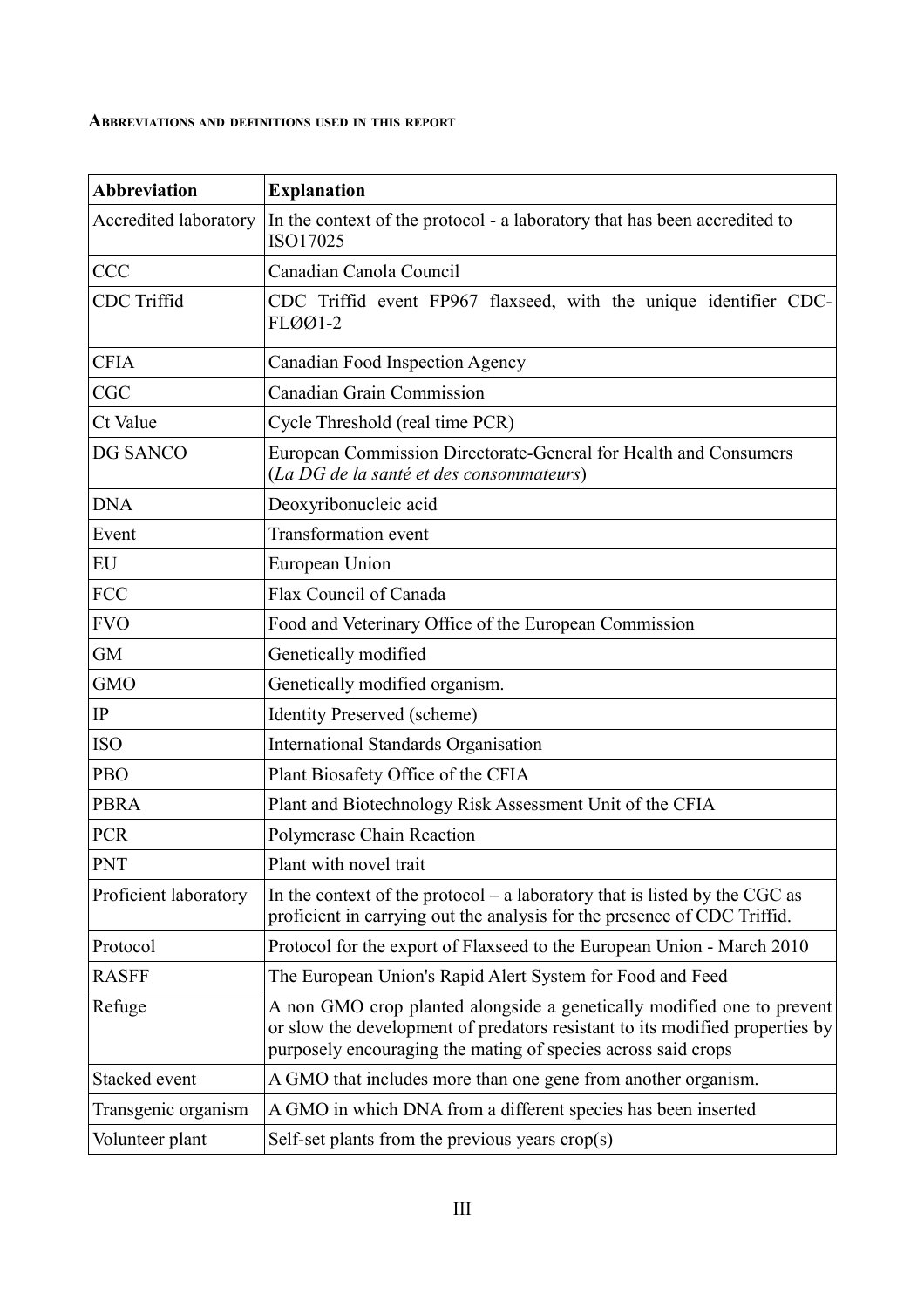### **1 INTRODUCTION**

The mission took place in Canada from 4 to 15 October 2010, in addition to the Food and Veterinary Office's planned mission programme following findings of a genetically modified (GM) variety of flaxseed in consignments imported to the EU from Canada, and the subsequent adoption of a protocol to reduce the likelihood of further findings (see section 4 below).

The mission team consisted of two inspectors from the FVO, one policy officer from DG SANCO and one National Expert from an EU Member State. Representatives from the Canadian Grain Commission accompanied the team throughout the mission.

An opening meeting was held on 4 October 2010 at the headquarters of the Canadian Food Inspection Agency in Ottawa, during which, the objectives and itinerary for the mission were confirmed by the team, and additional information, necessary for the conduct of the mission, was requested.

#### **2 OBJECTIVES OF THE MISSION**

The objective of the mission was to evaluate the control systems for genetically modified organisms in respect of seed, food and feed intended for export into the European Union, with particular attention to the measures in place to ensure freedom from GM events in flaxseed (*Linum usitatissimum*) that are not authorised by the European Union (EU).

The mission was carried out in the framework of:

- Regulation (EC) No. 178/2002 of the European Parliament and of the Council of 28 January 2002 laying down the general principles and requirements of food law, establishing the European Food Safety Authority and laying down procedures in matters of food safety;
- Regulation (EC) No. 882/2004 of the European Parliament and of the Council of 29 April 2004 on official controls performed to ensure the verification of compliance with feed and food law, animal health and animal welfare rules.
- Regulation (EC) No. 1829/2003 and Regulation (EC) No. 1830/2003 in so far as they apply to the export of GMO products to the EU.
- The Sampling and Testing Protocol for Canadian Flaxseed Exported to the European Union and Addendum Sampling and Testing Protocol for flaxseed exported in containers, March 2010.

The table below lists the sites visited and meetings held in order to achieve the objective:

| <b>Competent authority visits</b> |              |   | <b>Comments</b>                                                                                                   |
|-----------------------------------|--------------|---|-------------------------------------------------------------------------------------------------------------------|
| Competent authorities             | Headquarters | 3 | Canadian Food Inspection Agency (CFIA) and Health<br>Canada - Ottawa,<br>Canadian Grain Commission (CGC) Winnipeg |
| Local offices                     | <b>CFIA</b>  |   | Plant Biosafety Office (Saskatoon)                                                                                |
|                                   | <b>CGC</b>   |   | Thunder Bay                                                                                                       |
| <b>Stakeholders</b>               |              |   |                                                                                                                   |
| Flax Council of Canada            |              |   | Winnipeg                                                                                                          |
| Canola Council of Canada          |              |   | Winnipeg                                                                                                          |

| <b>Laboratory visits</b> | <b>Comments</b>               |
|--------------------------|-------------------------------|
| Official laboratories    | CGC Grain Research Laboratory |
| Proficient laboratory    | <b>Saskatchewan</b>           |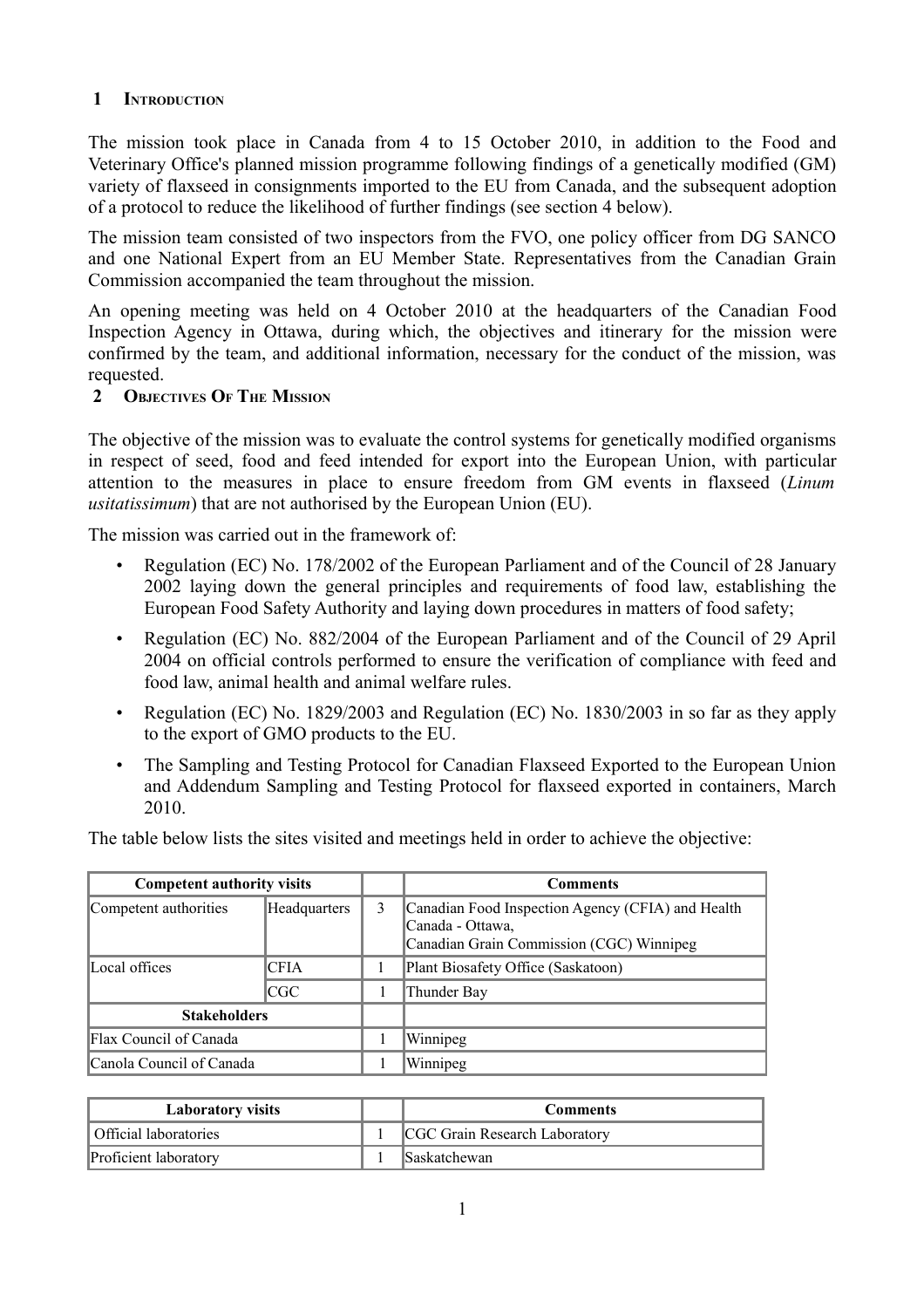| <b>Control sites</b>   | <b>Comments</b>                  |
|------------------------|----------------------------------|
| Flaxseed producer      | Manitoba                         |
| Primary elevator       | <i>Manitoba</i>                  |
| Terminal elevator      | Thunder Bay                      |
| Certified Seed Sampler | Manitoba – exports in containers |

#### **3 LEGAL BASIS FOR THE MISSION**

The mission was carried out in agreement with the Canadian authorities, under the general provisions of EU legislation, in particular Article 46 of Regulation (EC) No 882/2004.

### <span id="page-5-0"></span> **3.1 RELEVANT EU LEGISLATION**

Article 46 of Regulation 882/2004/EC authorises the Commission to carry out official controls in third countries in order to verify the compliance or equivalence of third country legislation and systems with European Union feed and food law. The Article provides that such controls should have particular regard to the legislation, organization of competent authorities, diagnostic facilities and the assurance that the third country can give regarding compliance with, or equivalence to, EU requirements.

The mission team evaluated the equivalence of the assurances provided by the legislation, procedures and controls in Canada with respect to the export of seed, feed and food to the EU, against those provided for by relevant EU legislation, in particular:

- Directive 2001/18 of the European Parliament and of the Council of 12 March 2001 on the deliberate release into the environment of genetically modified organisms.
- Regulation 641/2004 on detailed rules for the implementation of Regulation (EC) No 1829/2003 of the European Parliament and of the Council as regards the application for the authorisation of new genetically modified food and feed, the notification of existing products and adventitious or technically unavoidable presence of genetically modified material which has benefited from a favourable risk evaluation,
- Council Directive 53/2003 of 13 June 2002 on the common catalogue of varieties of agricultural plant species.
- Regulation 1830/2003 of the European Parliament and of the Council of 22 September 2003 concerning the traceability and labelling of genetically modified organisms and the traceability of food and feed products produced from genetically modified organisms.

### <span id="page-5-1"></span> **3.2 RELEVANT STANDARDS**

The mission team evaluated the implementation of the Sampling and Testing Protocol for Canadian Flaxseed Exported to the European Union and Addendum Sampling and Testing Protocol for flaxseed exported in containers, of March 2010 (hereafter 'the protocol').

#### **4 BACKGROUND**

This was the first mission carried out by the FVO to Canada to evaluate the official controls for genetically modified organisms (GMO) in seed and food and feed intended for export to the European Union (EU). The FVO has previously carried out a series of missions to Member States and to a number of third countries on the same topic. The reports of these missions are available on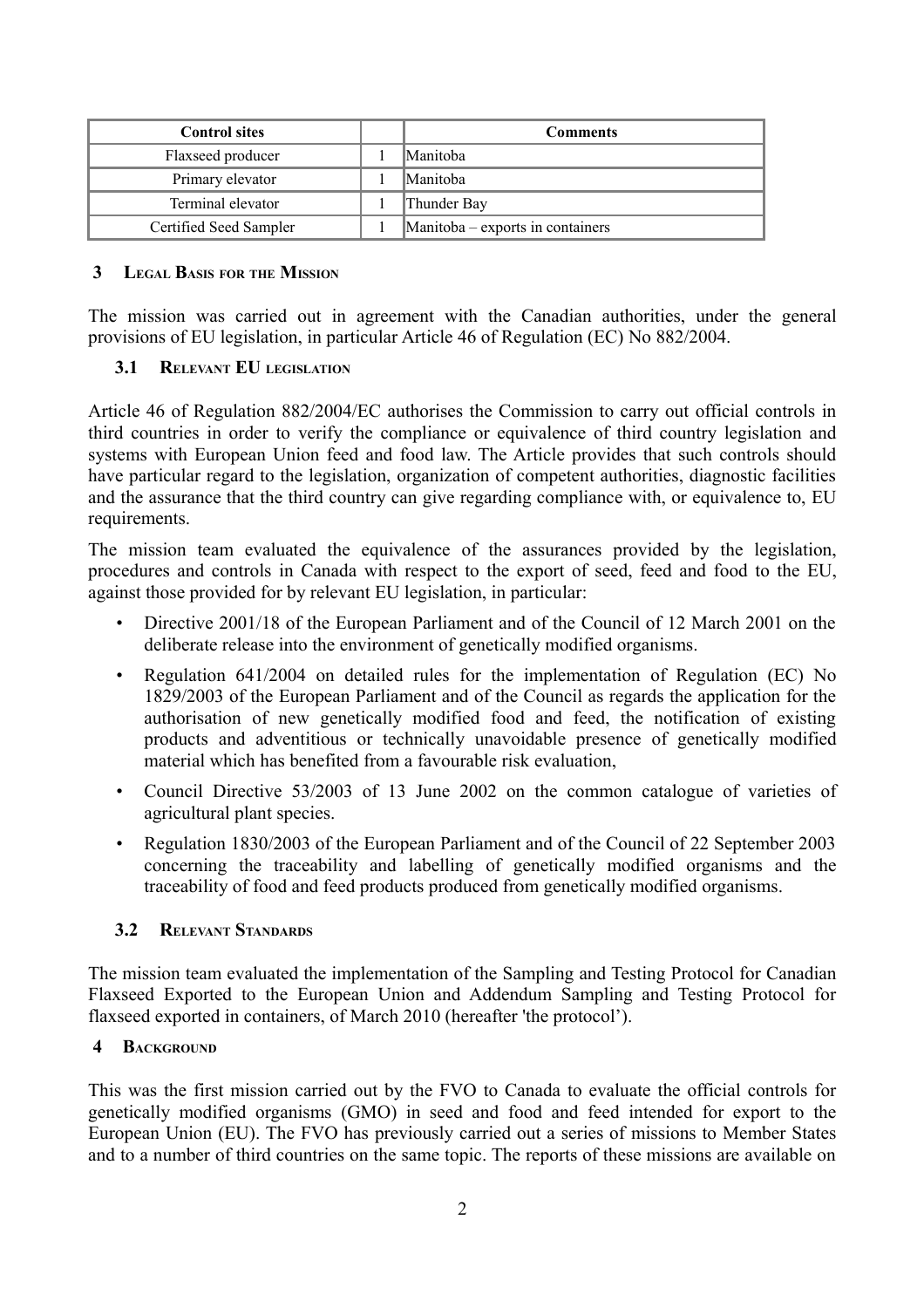the FVO's website: [http://ec.europa.eu/food/fvo/index\\_en.cfm](http://ec.europa.eu/food/fvo/index_en.cfm)

The mission to Canada was undertaken following a series of alerts reported in the European Union's Rapid Alert System for Food and Feed (RASFF – the RASFF portal is available via: [http://ec.europa.eu/food/food/rapidalert/index\\_en.htm\)](http://ec.europa.eu/food/food/rapidalert/index_en.htm) for the suspected presence of a nonauthorised GM event in flaxseed exported to the EU from Canada. In 2009 there were 71 alerts related to this event. There were a further 9 alerts in 2010, 7 of which were prior to the protocol coming into effect.

A molecular construct specific assay was issued by the Joint Research Centre of the European Commission on 15 October 2009, which permitted the detection of the CDC Triffid event FP967 [\(http://gmo-crl.jrc.ec.europa.eu/doc/Flax\\_FP967\\_verification\\_report.pdf\)](http://gmo-crl.jrc.ec.europa.eu/doc/Flax_FP967_verification_report.pdf) (see section 4.3. below).

Following bilateral contacts between the EU and Canada, and the agreement of the Standing Committee for the Food Chain and Animal Health (SCFCAH), the protocol for the export of Flaxseed to the EU was adopted. It was amended in order to better align with bulk and container handling procedures; the final version of the Protocol was adopted in March 2010.

The full text of the protocol is available on the website of the Canadian Grain Commission [\(http://www.grainscanada.gc.ca/gmflax-lingm/stpf-peevl-eng.htm\)](http://www.grainscanada.gc.ca/gmflax-lingm/stpf-peevl-eng.htm).

# <span id="page-6-1"></span> **4.1 CDC TRIFFID EVENT FP967 FLAXSEED**

The transgenic flax variety 'CDC Triffid' was developed by the Crop Development Centre of the University of Saskatchewan. The variety has enhanced tolerance to sulfonylurea herbicide residues in soil. Such herbicides are commonly used in Canada to control weeds in cereal crops. Some formulations persist in the soil for months or even years, which precludes the planting of 'broadleaf' (dicotyledon) crops, including flaxseed, in rotations.

The variety is referred to as CDC Triffid event FP967 and has the unique identifier CDC-FLØØ1-2. For the purposes of this report, it will hereafter be referred to as CDC Triffid.

CDC Triffid was approved for unconfined environmental release and use in animal feeds in Canada in May 1996, by Decision 98-2. The variety was also registered in 1996. Health Canada gave approval for use in food in February 1998. The variety gained similar approvals in the USA in 1998 and 1999 respectively.

The registrant for CDC Triffid voluntarily withdrew variety registration in 2001 with the intention of pre-empting potential problems with export markets (in particular the EU). The approvals of CDC Triffid for unconfined release and for use in food and feed remain extant.

At the time of the mission there were no GM varieties of flax registered in Canada.

### <span id="page-6-0"></span> **4.2 PRODUCTION**

*Linum usitatissimum* is commonly known as flax or flaxseed in North America and linseed in Europe. It is grown either for oil (linseed) or for fibre (flax). Traditionally, the oil has been used for a variety of industrial purposes and the oil-free meal may be fed to livestock. Whole flaxseed is used extensively in baked goods in Europe.

Canada is a major producing country along with Argentina, India, the USA and Russia. The Flax Council of Canada (FCC) informed the mission team that the 10 year average annual production of flaxseed in Canada is 773,000 tonnes.

The Plant Biosafety Office of the Canadian Food Inspection Agency (CFIA) has published a detailed document on the biology of *L. usitatissimum* (ref: BIO1994-10), which serves as a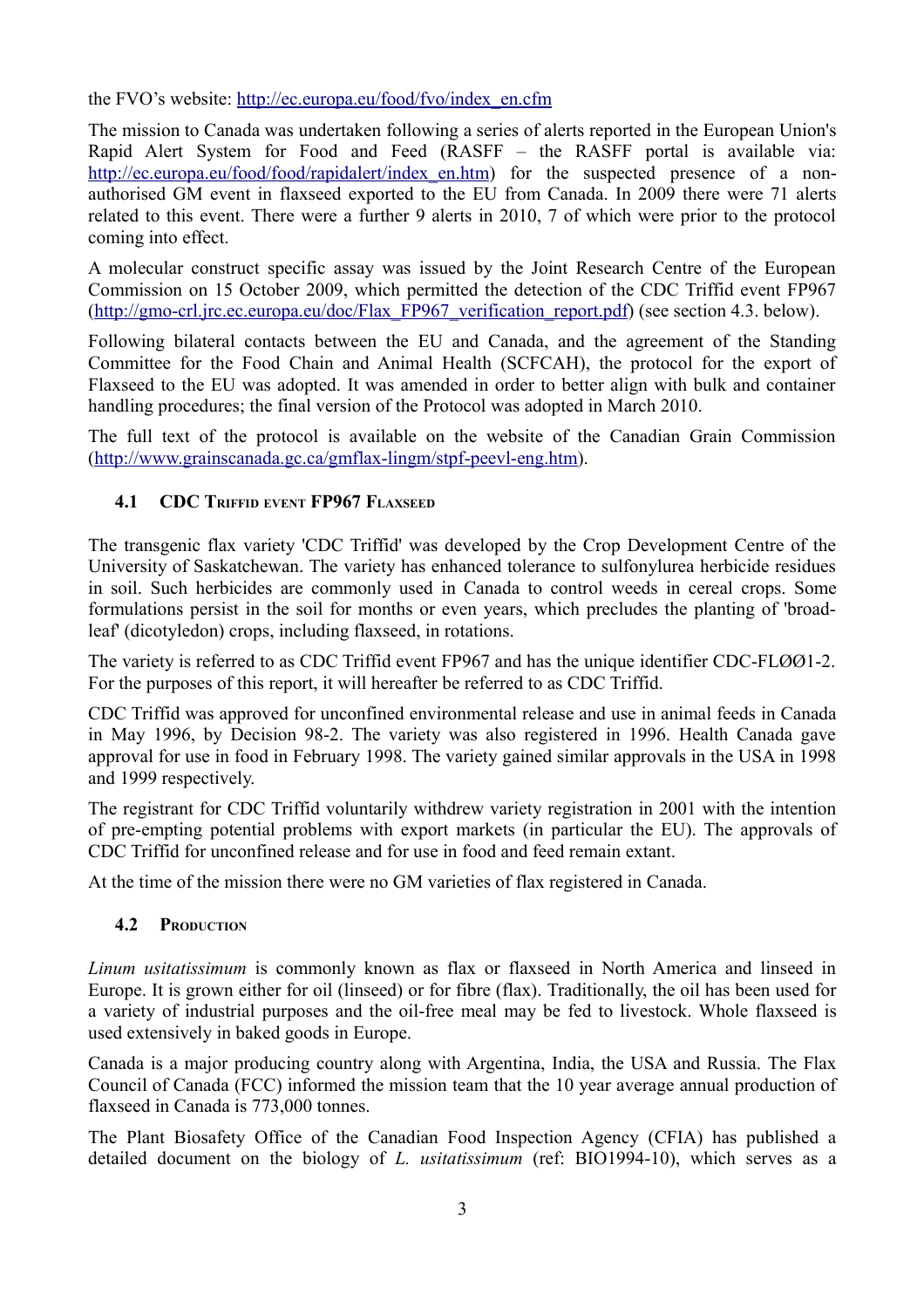companion document to Directive 94-08 (see section 5.2.1. below). The key elements relating to flaxseed production are:

• Cultivated flax is an annual, reproducing by means of seed; it is almost entirely self-pollinating; the nature of the pollen means that the incidence of wind-assisted and insect derived crosspollination is almost zero. The pollen is viable for only a few hours and so there is very little outcrossing by any means.

• Flaxseed may be stored for long periods in farm conditions. The producers met by the mission team indicated that a good level of germination may be obtained even after 10 years farm storage.

The majority of the crop is produced from non-certified 'common' seed (see section 5.1.1.2. below), although the competent authority informed the mission team that since the discovery of CDC Triffid in shipments of flaxseed exported to the EU, producers have indicated that they have increased the planting of certified seed.

The FCC informed the mission team that weather conditions (high precipitation and early frosts) in 2010 were likely to result in a significant yield reduction (>20%).

# <span id="page-7-2"></span> **4.3 EXPORTS**

Canada is a major exporter of cereals, oilseeds and other grains. According to the Canadian Grain Commission (CGC), a total of 32.6 million tonnes of grain and wheat flour was exported from Canada in 2009.

530,200 tonnes of flaxseed were exported in 2008/2009 (August to July), 422,777 tonnes, or 80% of which, was destined for the EU. Three EU Member States accounted for all of the EU imports: Belgium (395,100 tonnes), France (8,400 tonnes) and Germany (19,300 tonnes).

Exports to the EU take place via Thunder Bay (298,000 tonnes) and the eastern seaports (124,000 tonnes).

### **5 FINDINGS AND CONCLUSIONS**

### <span id="page-7-1"></span> **5.1 ORGANISATIONAL ASPECTS**

### **Legal requirements:**

Article 46(1)(a) of Regulation 882/2004 requires that particular regard be paid to the compliance or equivalence of third-country legislation with relevant Union legislation, which is detailed in section 3 above. Article 46(1)(b) of the same regulation requires that particular regard be paid to the organisation of the third country's competent authorities, their powers and independence, the supervision to which they are subject and the authority they have to enforce the applicable legislation effectively.

Mission findings:

### <span id="page-7-0"></span> *5.1.1 National Legislation*

Provinces are competent for issues relating to land-use within each Province, with the exception of Crown and Federal lands. The Canadian Food Inspection Agency (CFIA) stated that the legislative and policy approach in Canada concerning GMOs is based on the product and not the process by which it was developed. The basis for this approach is that it is the presence of a novel trait that potentially poses an environmental risk or risk to human and animal health, rather than how the trait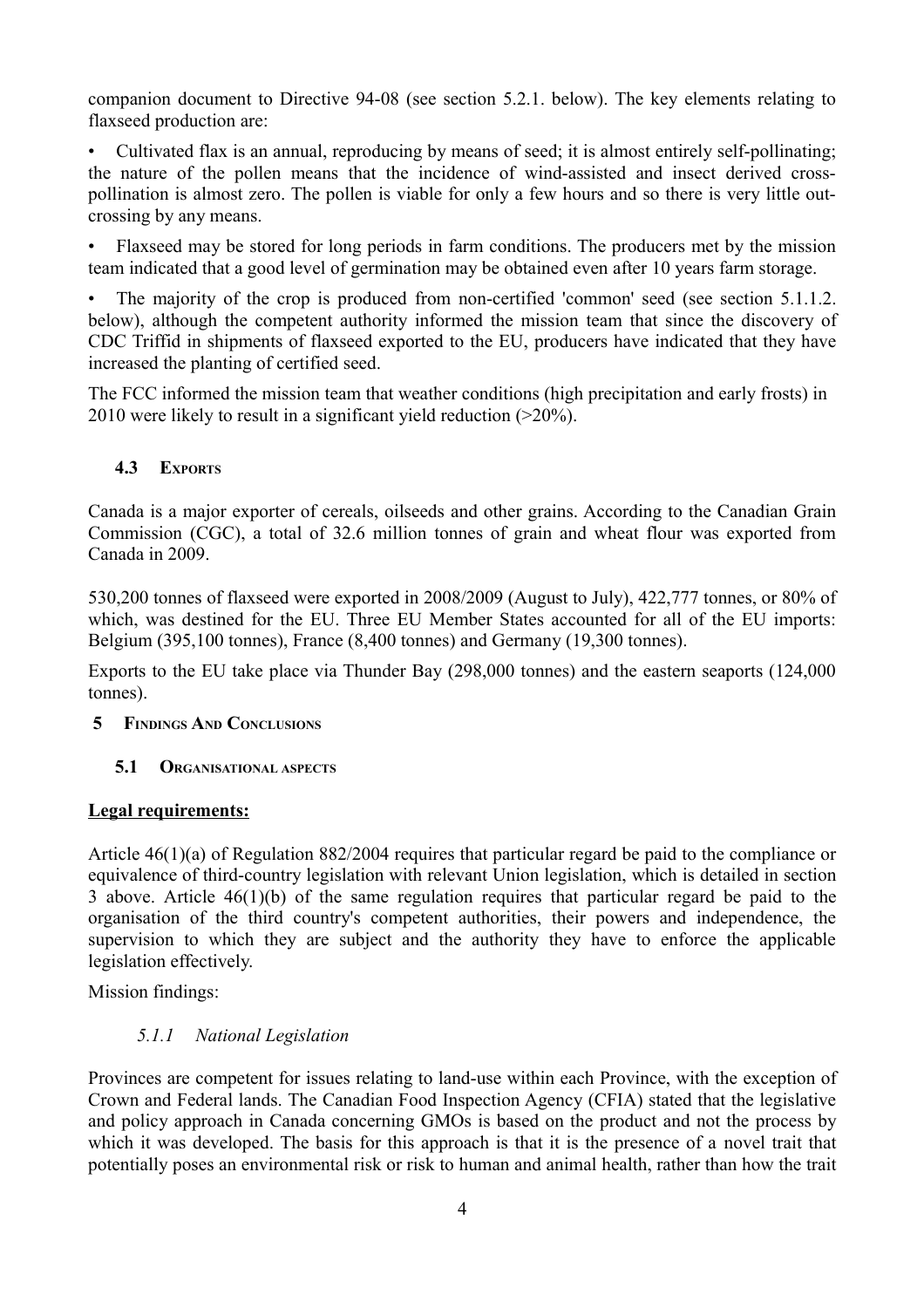was specifically introduced to the plant. Canadian legislation refers to plants with novel traits (PNTs), which are defined as:

- Plants into which one or more traits have been intentionally introduced, and
- Where the introduced trait is both new to cultivated populations of the species in Canada and has the potential to affect the specific use and safety of the plant with respect to the environment and human health. Particular factors considered include the "five pillars": potential to become a weed, potential consequences of gene flow, potential to become a plant pest and impact on non-target organisms and biodiversity.

PNTs may be produced using conventional plant production methods such as back-crossing and mutation induction, or through the use of genetic engineering (recombinant DNA).

# *5.1.1.1 Seed legislation related to GMO*

The Seeds Acts is administered by the Plant Products Directorate of the CFIA and provides authority to regulate the quality, testing, inspection and sale of seeds in Canada. The Seeds Regulations, specifically Part  $V -$  'release of seeds', defines the regulatory requirements for both confined and unconfined environmental release of PNTs in Canada (see section 5.2.1. below). Directive 94-08 on the Assessment Criteria for Determining Environmental Safety of Plants with Novel Traits, describes the procedure for the assessment of PNTs.

The Seeds Acts permit the sale of both 'pedigree' and 'common' seed, the main difference between pedigreed seed and common seed is that the former must meet the field inspection procedures (verified by official or officially licensed inspectors) and varietal purity standards established by the Canadian Seed Growers' Association, whereas common seed is of unverified origin, which cannot be referred to by variety name, and has no varietal purity standard.

### *5.1.1.2 Feed legislation related to GMO*

The manufacture, sale and import of livestock feeds are regulated by the Feeds Acts and Regulations. Approved feed ingredients are listed and defined in Schedules IV and V of the Feeds Regulations.

Novel feeds are considered to be those derived from an organism, or parts or products thereof that are not approved as livestock feed in Canada (i.e. are not listed in Schedule IV or V of the Feed Regulations) and/or contain a novel trait.

A novel trait is defined as a heritable characteristic of a feed that is not substantially equivalent in terms of its specific use and safety to a characteristic of a similar feed included in Schedule IV or V of the Regulation. For novel feeds derived from plant sources, a novel trait is a heritable characteristic that is new to the plant species or is an endogenous trait that has been modified, such that it differs from conventional parameters for that plant species. Similarly to the approach for plants, it is the presence of the novel trait and not the method used to introduce the trait that is considered; the trigger for a risk assessment is novelty. The authorisation process for novel feeds is covered in section 5.2.4. below.

### *5.1.1.3 Food legislation related to GMO*

The Food and Drugs Act and Regulations cover the regulation of novel food in Canada. Novel food is defined as:

• a substance, including a micro-organism, that does not have a history of safe use as a food or;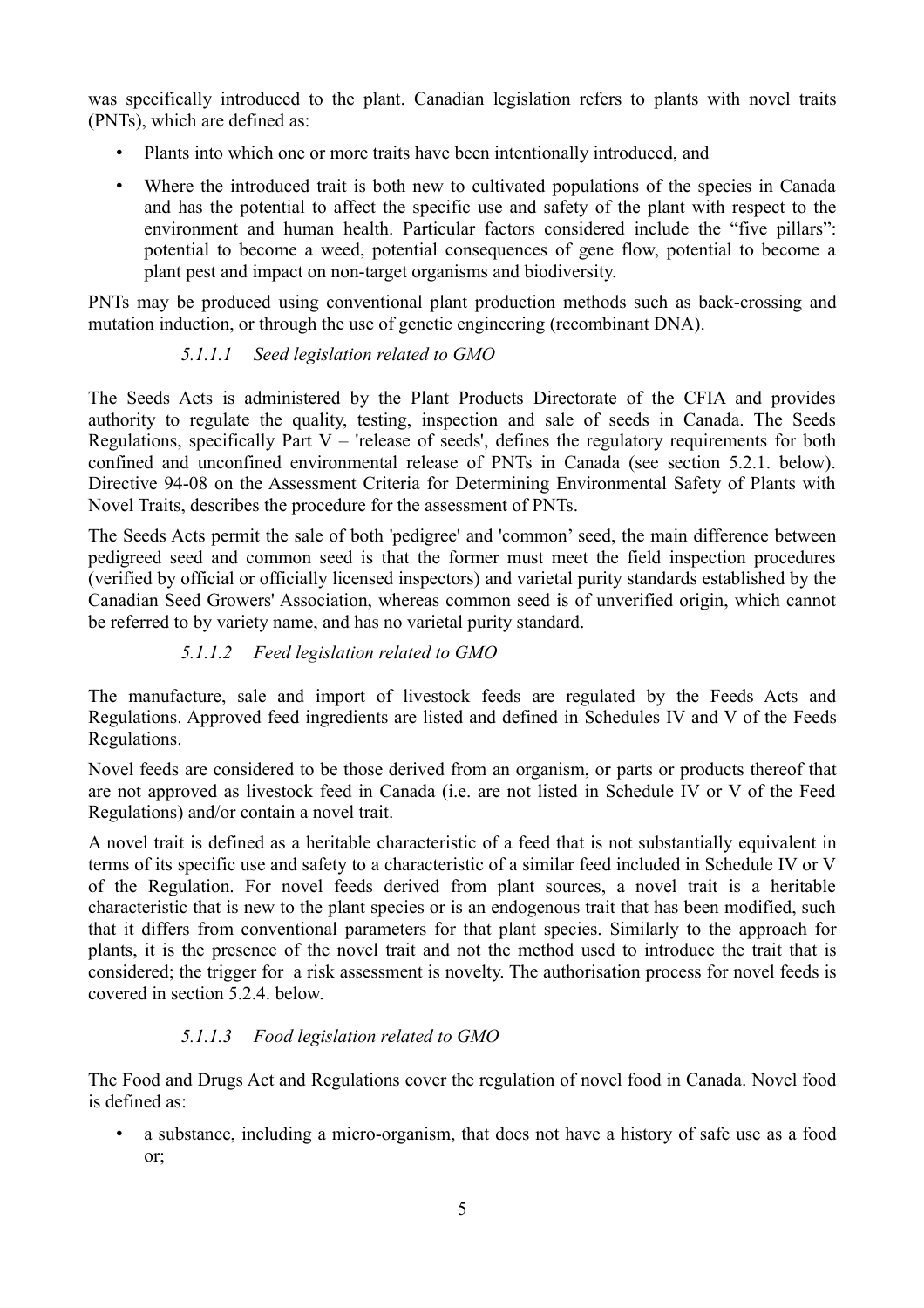- a food that has been manufactured, prepared, preserved or packaged by a process that has not been previously applied to that food and which causes the food to undergo a major change (e.g. high pressure processing of fruit) or;
- a food that is derived from a plant, animal or micro-organism that has been genetically modified such that:
	- the plant, animal or micro-organism exhibits characteristics that were not previously observed in it, or
	- the plant, animal or micro-organism no longer exhibits characteristics that were previously observed in it, or;
	- one or more characteristics of the plant, animal or micro-organism no longer fall within the anticipated range for it.

Division 28 (Canada Gazette Part II, October 27 1999) requires that the manufacturer or importer provides notification prior to advertising or sale of novel foods in order that Health Canada may determine the safety of the product prior to the marketing of the novel food being authorised.

The authorisation procedure for novel food is covered in section 5.2.5. below.

### *5.1.1.4 Non-authorised GMOs*

The seed, feed and food Acts and Regulations require mandatory pre-market assessment and authorisation of novel products prior to release or sale in Canada. The release of a novel food or feed or PNT without authorisation would constitute a regulatory non-compliance. The CFIA stated that it addresses any incidents of non-compliance with a case-by-case risk assessment and develops responsive actions commensurate with the level of risk identified. The CFIA informed the mission team that this is not normally an issue for Canada since new GM events are often registered in Canada before other markets.

### <span id="page-9-0"></span> *5.1.2 Competent Authorities:*

The Canadian Food Inspection Agency (CFIA) and Health Canada are the lead agencies responsible for the regulatory oversight of biotechnology products derived from plant sources.

The CFIA provides all federal inspection services related to food and is responsible for enforcing the food safety and nutritional quality standards established by Health Canada. The CFIA is also responsible for regulating the organic sector, which includes the oversight of organic certification and the monitoring and enforcement of organic labelling. Further information on the work of CFIA is available on their website: [www.inspection.gc.ca](http://www.inspection.gc.ca/)

The Plant Biosafety Office of the CFIA is responsible for regulating the environmental release of PNTs in Canada. The PBO administers two PNT specific programmes: the confined research field trial program and the unconfined environmental release. These programmes are covered in section 5.2.1. and 5.2.2. below.

The Seeds Section of the Field Crops Division of CFIA is responsible for the regulatory management of the variety registration and seed certification; their activity is supported by the Seeds Laboratories and Operations section. The CIFA stated that it works in close cooperation with the Canadian Seed Growers Association and the Canadian Seed Institute in this regard.

The Animal Feed Division of the CFIA is responsible for the regulatory overview of livestock feeds, including feeds derived through biotechnology. The regulation of livestock feeds is covered in section 5.2.4. below. Further information on the work of the Animal Feeds Division is available on [www.inspection.gc.ca/english/anima/feebet/feebete.shtml](http://www.inspection.gc.ca/english/anima/feebet/feebete.shtml)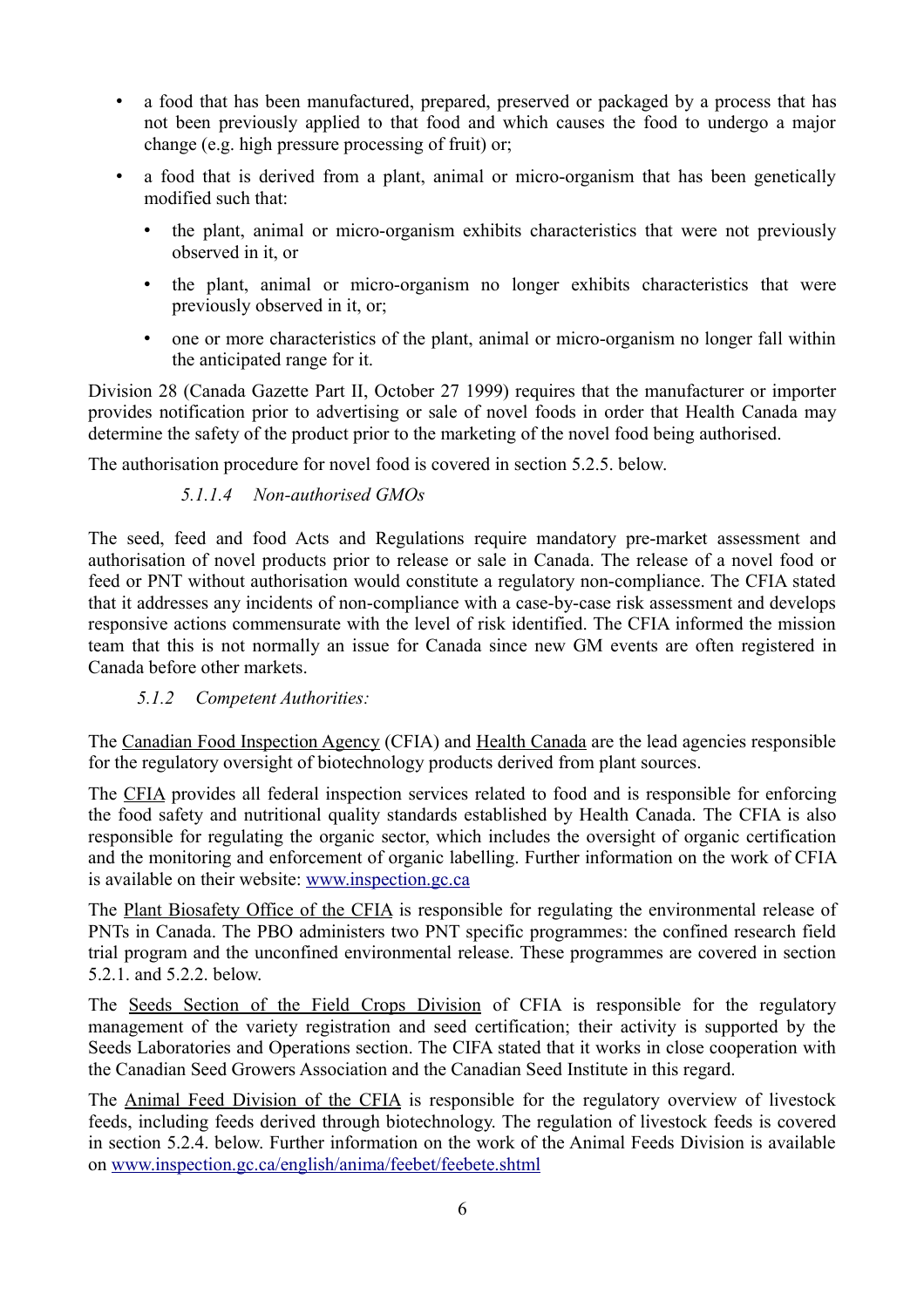The Food Directorate of Health Canada is responsible for assessing the safety of novel foods and novel food additives (which may include products of genetic engineering) for use in Canada. Further information on Health Canada is available on their website: [www.hc-sc.gc.ca](http://www.hc-sc.gc.ca/)

The Canadian Grain Commission is a federal government agency; it is responsible for the inspection, weighing and issue of quality certificates for 21 types of grain, irrespective of whether they are derived from GMO or not. The CGC is based in Winnipeg, and its Grain Research Laboratory (see section 5.7.1. below) is responsible for research, development of new techniques and administers a proficiency testing programme for the purpose of the flaxseed protocol.

The export control system for grains, and in particular flaxseed, is covered in section 5.5. below. Further information on the CGC is available via its website: [www.grainscanada.gc.ca](http://www.grainscanada.gc.ca/)

All staff of the CFIA, Health Canada and the CGC are civil servants and are subject to provisions intended to prevent potential conflicts of interest and to ensure the protection of confidential information.

The CFIA maintains a range of detailed instructions and guidelines on the above programmes, on the relevant departments websites.

The various competent authorities informed the mission team that training programmes are in place for all staff. The PBO inspectors who carry out inspections of confined field trials must already be certified as seed samplers and crop inspectors, and have experience of both before they may be trained and authorised. The staff met by the mission team reported that they had been provided with regular training and appeared to be fully competent.

# <span id="page-10-0"></span> *5.1.3 Cooperation with industry and trade organisations*

The trade is represented by various 'Councils', which are funded by the relevant industries. The Councils interact with the competent authorities on relevant policy, programming and legislative development and provide input into the CFIA's processes for the registration of new varieties. Two Councils of direct relevance to this mission were the Flax Council of Canada (FCC) and the Canadian Canola Council (CCC). The mission team met with representatives of both organisations; both reported that they enjoyed good cooperation with the competent authorities and both were actively involved in issues related to GMOs.

### *5.1.3.1 Flax Council of Canada*

The FCC was established in 1986 with the aim of promoting Canadian flax and flax products, through market development and an emphasis on research and technical assistance. It includes representatives from all sectors of the industry. It is a non-profit organisation funded by a combination of membership fees and levies from the flaxseed industry and on flaxseed exports. Their activities include the dissemination of technical information, including stewardship schemes and the outcome of the research programmes.

The mission team noted that the FCC has been actively involved in the development of the protocol and has pro-actively developed additional measures to tackle the CDC Triffid issue, for example the development of a stewardship scheme for flax and in taking action in light of new information to protect the export chain for the EU from potential contamination through co-mingling with CDC Triffid (see section 5.6.3. below).

The FCC also presented details of the practical and financial implications of the protocol for producers and in particular the additional costs of testing and implications of risk for exporters to the EU, in particular due to the zero tolerance required by the EU. Further information on the FCC may be obtained from their website: [http://www.flaxcouncil.ca](http://www.flaxcouncil.ca/)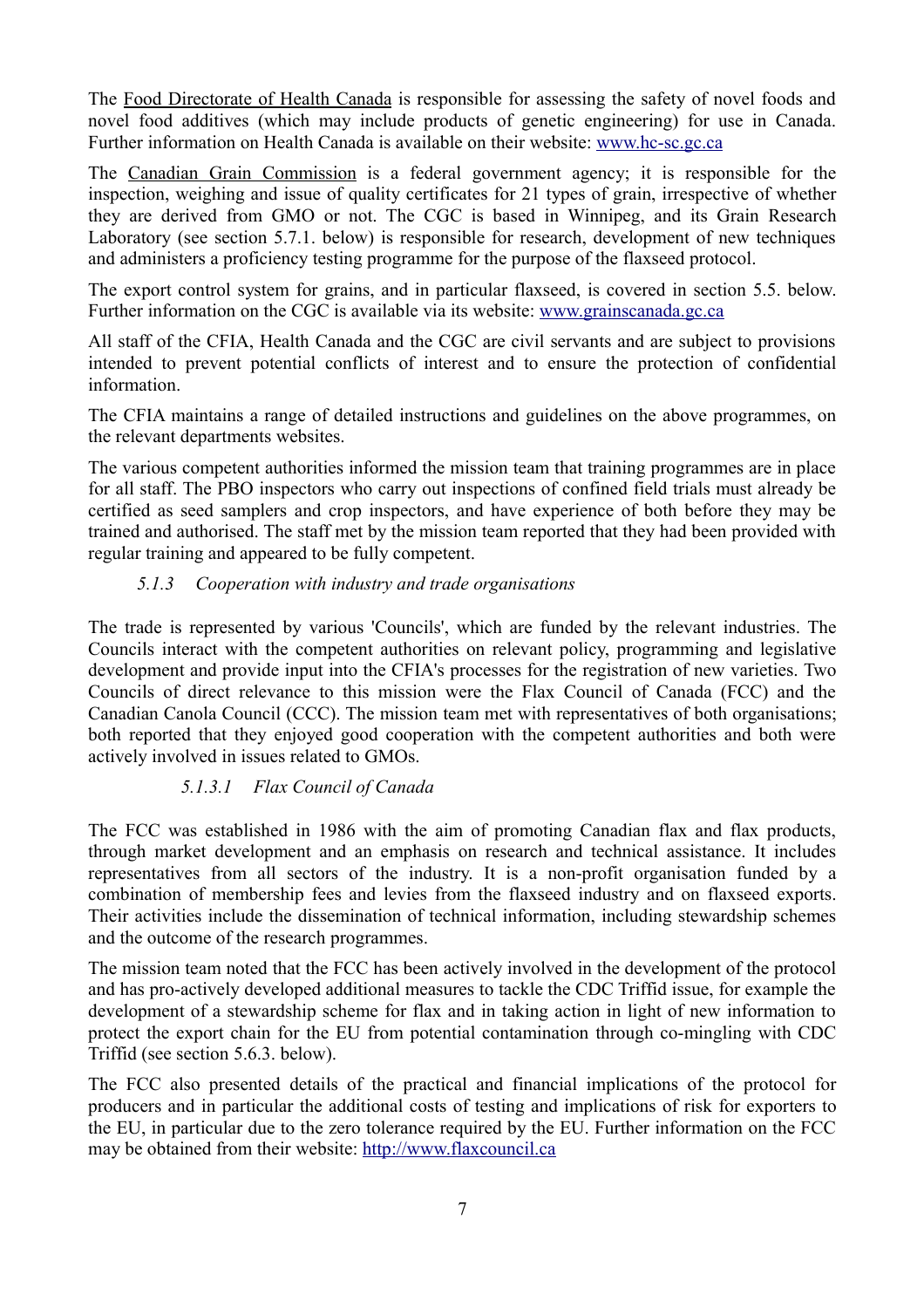# **Conclusions:**

There is a comprehensive legislative framework in place in Canada in relation to genetically modified seed, feed and food. The approach to GMOs differs from that taken in the EU, in that the Canadian legislation is product based, rather than process based, however there are many similarities in the implementing legislation.

There is a clear structure, and division of responsibilities for the competent authorities responsible for controls of GMOs in Canada. The competent authorities are all official bodies; their staff are subject to requirements intended to ensure that controls are carried out independently and free from potential conflicts of interest.

The competent authorities cooperate and communicate with relevant industries, which are represented by levy funded Councils. There was a good awareness of the EU requirements relating to GMOs and in particular, CDC Triffid.

### <span id="page-11-1"></span> **5.2 GMO RELATED AUTHORISATION PROCEDURES**

### **Legal requirements:**

European Union legislation does not apply to Canada, however the following EU legislation provided a basis for the evaluation of the national system required by Article 46 of Regulation 882/2004:

- Directive 2001/18 of the European Parliament and of the Council of 12 March 2001 on the deliberate release into the environment of genetically modified organisms.
- Regulation 641/2004 on detailed rules for the implementation of Regulation (EC) No 1829/2003 of the European Parliament and of the Council as regards the application for the authorisation of new genetically modified food and feed, the notification of existing products and adventitious or technically unavoidable presence of genetically modified material which has benefited from a favourable risk evaluation,
- Council Directive 53/2003 of 13 June 2002 on the common catalogue of varieties of agricultural plant species.

Mission findings:

### <span id="page-11-0"></span> *5.2.1 Field trials and confined environmental release:*

Confined release of PNTs may be applied for in cases where the environmental hazard of the PNT is unknown or not fully characterised. The regulatory programme focuses on environmental exposure evaluation by field trials with risk mitigation measures. The provincial authorities are notified of all field trials in their area. Health Canada's Pest Management Regulatory Agency is also notified as many new PNTs are intended for use with plant protection products that are not currently authorised in Canada.

The CFIA stated that the confined research field trial programme is intended to provide plant developers an opportunity to study the PNT and the data required to apply for unconfined environmental release, variety registration and, where appropriate, registration of plant protection products. It is not intended to be used for the production and/or multiplication of PNT seed pending authorisation. The CFIA stated that this is ensured by limiting the size and number of trials and requiring a clear intent for research in the application. At the time of approval for confined field trials, PNTs are not registered; any seed produced during the field trials is therefore not eligible for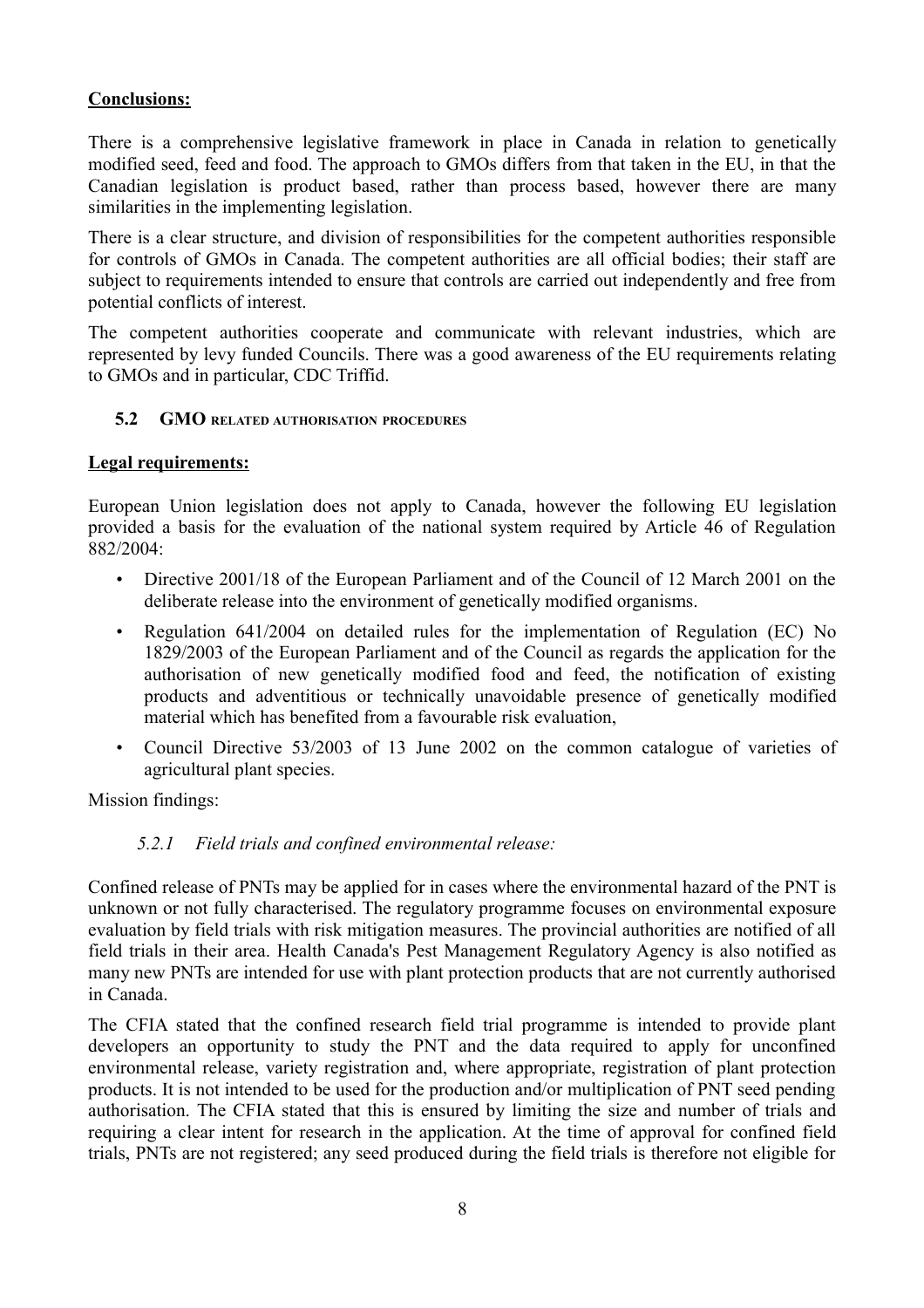inclusion in the plant variety registration system.

Confined trials are subject to conditions intended to prevent persistence and spread of the PNT in the environment and to prevent contamination of the food chain. Each field trial is inspected by the PBO. The CFIA informed the mission team that trial sites are usually limited to 1ha/construct and a maximum of 5 sites per Province. The minimum isolation distances and periods of post-harvest land use restrictions for confined research trials is listed, by crop type, on the CFIA website at: [www.inspection.gc.ca/english/plaveg/bio/dir/dir0007e.shtml](http://www.inspection.gc.ca/english/plaveg/bio/dir/dir0007e.shtml) In addition, the applicant is required to keep records relating to each trial.

The mission team met with representatives of the PBO who detailed the site inspections they carry out and their record keeping systems. Each trial site is subject to inspections during the growing season (usually at flowering), after harvest and each year of the post harvest land use restriction period. The role of the inspections is to determine whether the terms and conditions stipulated for the confined research field trial have been met. The conditions depend on the biology of the crop and the novel trait. During the growing season, the reproductive isolation of the trial plants must be maintained by an isolation distance or another approved method. After harvest, the inspectors verify that the appropriate records are being kept and that plant material from the trial has been accounted for, stored, and/or disposed of in an appropriate manner. During the postharvest restriction period, appropriate measures must be in place to minimize the risk of persistent volunteers from the trial. Any volunteer plants found during the post-trial inspections are considered to be PNTs and must be destroyed before flowering. . Storage and destruction sites are also inspected. The CFIA stated that the authorised person responsible for each trial is notified of the outcome of each on-site inspection. A copy is also sent to PBO headquarters. In case of significant breaches of trial conditions, action is determined by PBO headquarters staff.

In 2010, there were 159 submissions for confined field trials; 797 field trials were approved including 649 for canola, 18 for maize and 115 for soya bean.

The CFIA informed the mission team that the PBO does have authority to take samples of PNTs to confirm the identity of the plants under trial, however this is not done as the containment conditions imposed on confined research trial sites should ensure that there is no risk to the environment.

### <span id="page-12-0"></span> *5.2.2 Unconfined Environmental release*

The regulatory approach for the environmental release of PNTs is for an environmental risk evaluation or safety assessment, to be carried out and stewardship schemes to mitigate any risks (e.g. development of resistance to a new PNT). The molecular characteristics and the biological and environmental interactions of the PNT must have been established before an application for unconfined environmental release is submitted. It is the responsibility of the applicant to determine whether a plant to be released into the environment has a novel trait or not. The CFIA has authority to require the applicant to provide scientific justification for their determination that the plant is not a PNT.

The Plant and Biotechnology Risk Assessment Unit (PBRA) of the CFIA conducts the risk/safety assessments on behalf of the Plant Biotechnology Office. The CFIA stated that the PBRA does have access to external expertise if required. Evidence must be provided that the novel trait is stably inherited and that it does not caused unintended effects on the agronomy or composition of the plant. An analysis of potential impacts of gene flow, i.e. crossing of the PNT with other plants that may occur once the PNT is released must also be provided. The potential impact of gene-flow, for example on organic production and socio-economic factors, including potential impact on export markets, are not considered during the assessment.

Based on the PBRA assessment, the PBO decides whether to authorise the release of an event, and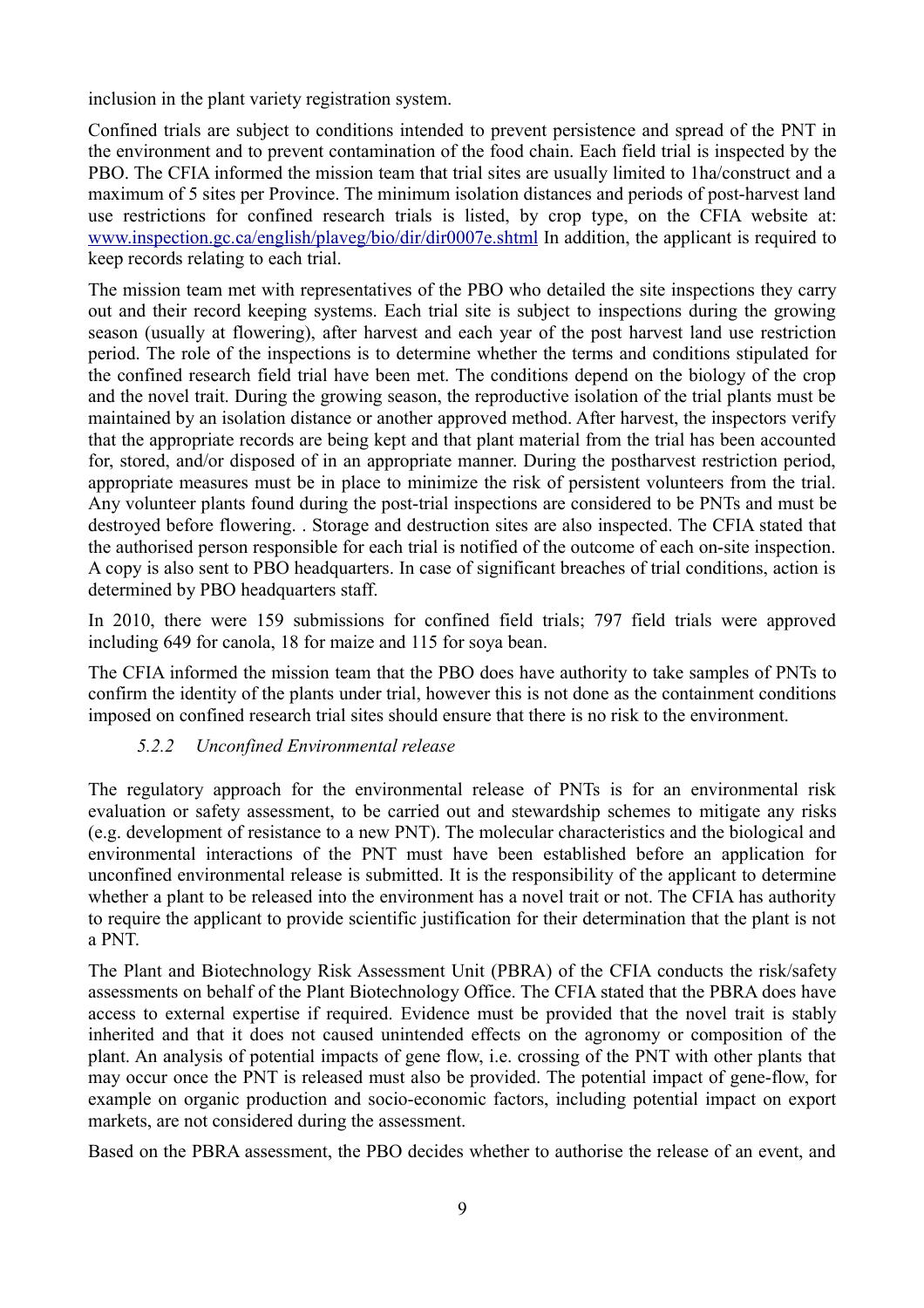if so, any conditions that are required to mitigate any risks identified by the PBRA. The detection method for the PNT must be provided prior to unconfined release.

A PNT being assessed for unconfined release that could reasonably be expected to be used as feed and food may also trigger a novel food or novel feed assessment. However, since the criteria to be classified as a novel feed or food, differ from that to be considered as a PNT, not all PNTs will be classified as novel food or feed.

As a condition of authorisation for unconfined release, the applicant is required to notify any new information regarding the PNT to the CFIA. The applicant is also required to monitor compliance with any conditions imposed, in particular stewardship programmes. The CFIA stated that failures to comply with stewardship programmes, which are most frequently linked to the absence of required refuges, is dealt with by letter. The CFIA has the authority to consider previous noncompliance in the consideration of current or future approvals for unconfined release and to amend or cancel the authorisations as necessary. However, no situation to date has been found to require such action.

All decisions authorising unconfined environmental release are published on the CFIA website. The CFIA stated that it also notifies the approvals to the relevant international bodies including the Biosafety Clearing House under the Cartegena Protocol on Bio-safety.

# <span id="page-13-0"></span> *5.2.3 Variety registration and de-registration*

The aspects most relevant to this mission relate to the approval of varieties with novel traits, which fall under the authority of the Seeds Act and more specifically Part V of the Seeds Regulations. Varieties of most agricultural crops must be registered in Canada before seed of the variety may be sold and/or imported for sale. Seeds of unregistered varieties may not be sold for propagation. The CFIA informed the mission team that it could not be excluded that non-registered varieties may be being sold for planting, as common seed, for which the variety is not declared. There is a tolerance of 2-5% for unregistered varieties in common seed. The CFIA stated that some supervision is carried out to check for such cases, but no data on the number and outcome of controls was available.

The CFIA stated that imported varieties may be eligible for variety registration in Canada if they are assessed for merit according to Canadian procedures. Also, these varieties may be permitted into Canada for multiplication and re-export to the country of origin without being entered into the varietal registration system.

A list of registered varieties with PNTs is published by the CFIA [\(http://www.inspection.gc.ca/english/plaveg/variet/pntvcne.shtml\)](http://www.inspection.gc.ca/english/plaveg/variet/pntvcne.shtml).

Registration may be cancelled by the CFIA in specific cases, in accordance with section 74 of the Seeds Regulations section 74. The registration for a variety may also be cancelled at any time by written request from the registrant. The registration for CDC Triffid was cancelled on April 1, 2001 on the request of the registrant of the variety.

The CFIA informed the mission team that the voluntary withdrawal of registration of two further CDC flaxseed varieties Mons and Normandy, was publicly announced on 1 August 2010 following confirmation of contamination with CDC Triffid in breeders seed of both varieties. There is a three year transition period; the varieties will be de-registered as of 1 August 2013. The CFIA informed the mission team that it was not known how these two varieties became contaminated with CDC Triffid. The mission team requested a visit to the seed producer concerned, but this was not accepted.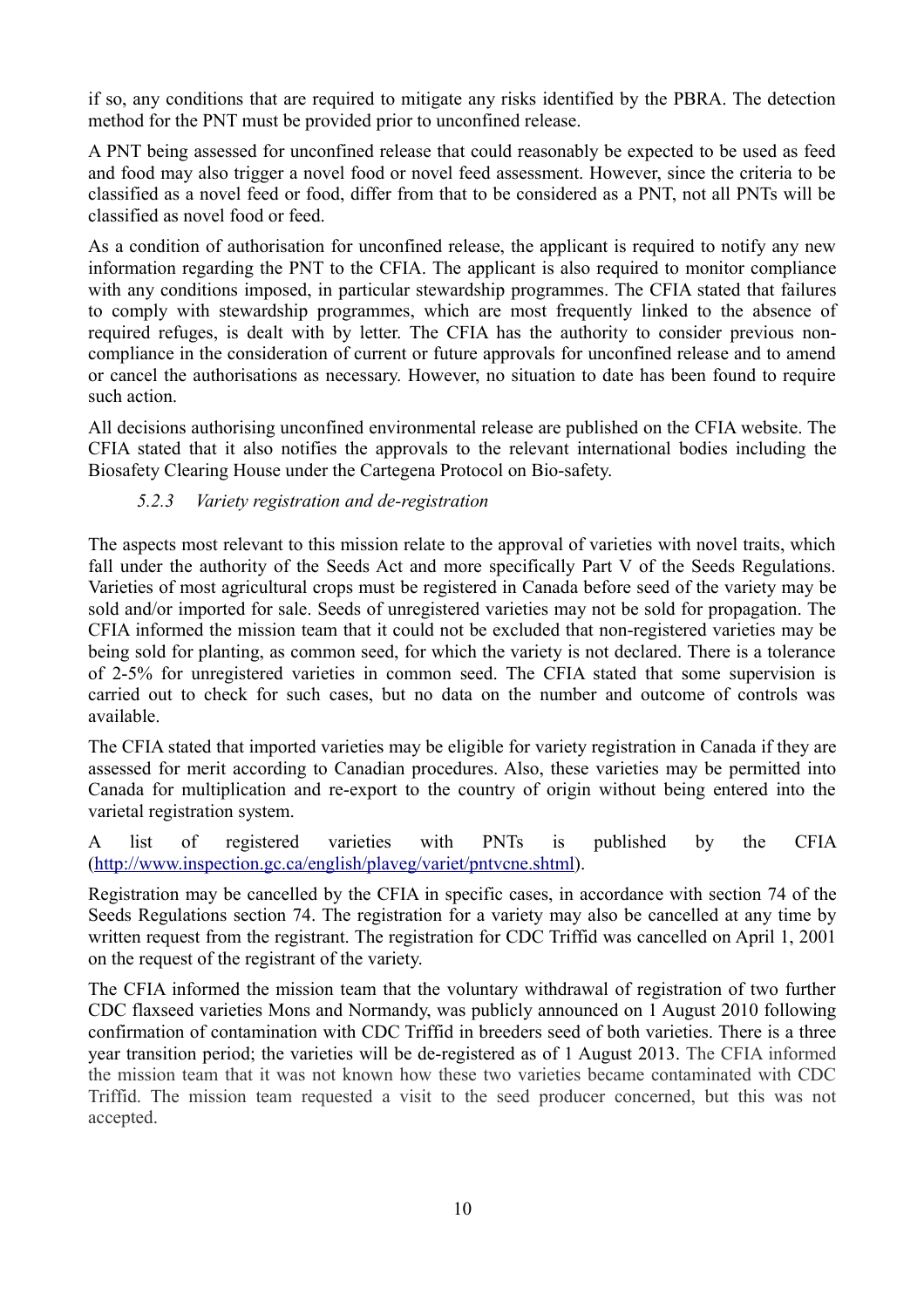### <span id="page-14-2"></span> *5.2.4 Novel feed*

Only feed ingredients that have been approved and evaluated by the Animal Feed division of CFIA may be used in livestock feed. The mission team met with representatives of the Animal Feed Division, who stated that the control of novel feeds is by product based measures including product registration and compositional, nutritional and contaminant standards. The Feeds Regulations were amended in 1996 to include feeds derived through biotechnology. New definitions, including Novel Feeds, were also added.

The CFIA stated that it usually takes one to two years to complete the assessment for PNT based feed. At the time of the mission, 80 novel feed and 15 novel GM microbial products had been approved, including CDC Triffid. No products of biotechnology derived animals have been approved in Canada.

The CFIA stated that there are no direct controls on GM food and feed on the market to ensure compliance with the zero tolerance for non-authorised events in Canada. Where non-compliance is identified, a risk-based approach and measures are applied. Given that most GM events are submitted for authorization in Canada before other markets, and in consideration of the wide variety of traits and genetic material that would need to be identified through specific DNA testing, the CFIA stated that control measures are targeted to cases where a potential risk has been identified, such as through notification from trading partners.

The CFIA also informed the mission team that it reviews international activities in biotechnology and monitors GM registrations in other countries through various sources including the Biosafety Portal, and that this pro-active intelligence gathering, along with cooperation in multilateral international fora (such as North American Biotechnology Initiative) and bilaterally (Canada/China and Canada/India Biotech dialogues) with foreign partners who are also developing and registering PNTs, allows Canada to focus its control measures where there is the most potential risk, and where they can be most effective.

### <span id="page-14-1"></span> *5.2.5 Novel food*

The mission team met with representatives of the Food Directorate, which forms part of Health Products and Food Branch of Health Canada who informed the team that a detailed procedure is in place for the assessment of novel foods. The Division issued detailed Guidelines for the Safety Assessment of Novel Foods in June 2006, which detail the notification procedure, other regulatory considerations and the information requirements for the safety assessment, in particular for novel foods derived from plants and micro-organisms.

The safety assessment is carried out by the Food Directorate, which stated that it has access to external expertise if required to complete the assessment. The general considerations include the history of safe use (if any), dietary exposure and nutritional, toxicological and allergenicity factors.

Following completion of the assessment the Novel Foods Section of the Division draws up a draft Food Rulings Proposal, which is then submitted to the Food Ruling Committee of Health Canada for consideration. The Committee consists of senior management from the Food Directorate and either approves or reject applications, based on the Food Rulings Proposal.

#### <span id="page-14-0"></span> *5.2.6 Stacked Events*

The CFIA stated that the authorisation of a PNT for unconfined environmental release includes permission to cross the PNT with other plants to develop new varieties. Plant breeders are free to introduce a novel trait into different varieties of a crop. Similar to these new varieties, many stacked products, which are defined in Canada as plant lines developed by conventional crossing of two or more authorized PNTs, do not require further assessment of their environmental safety. The CFIA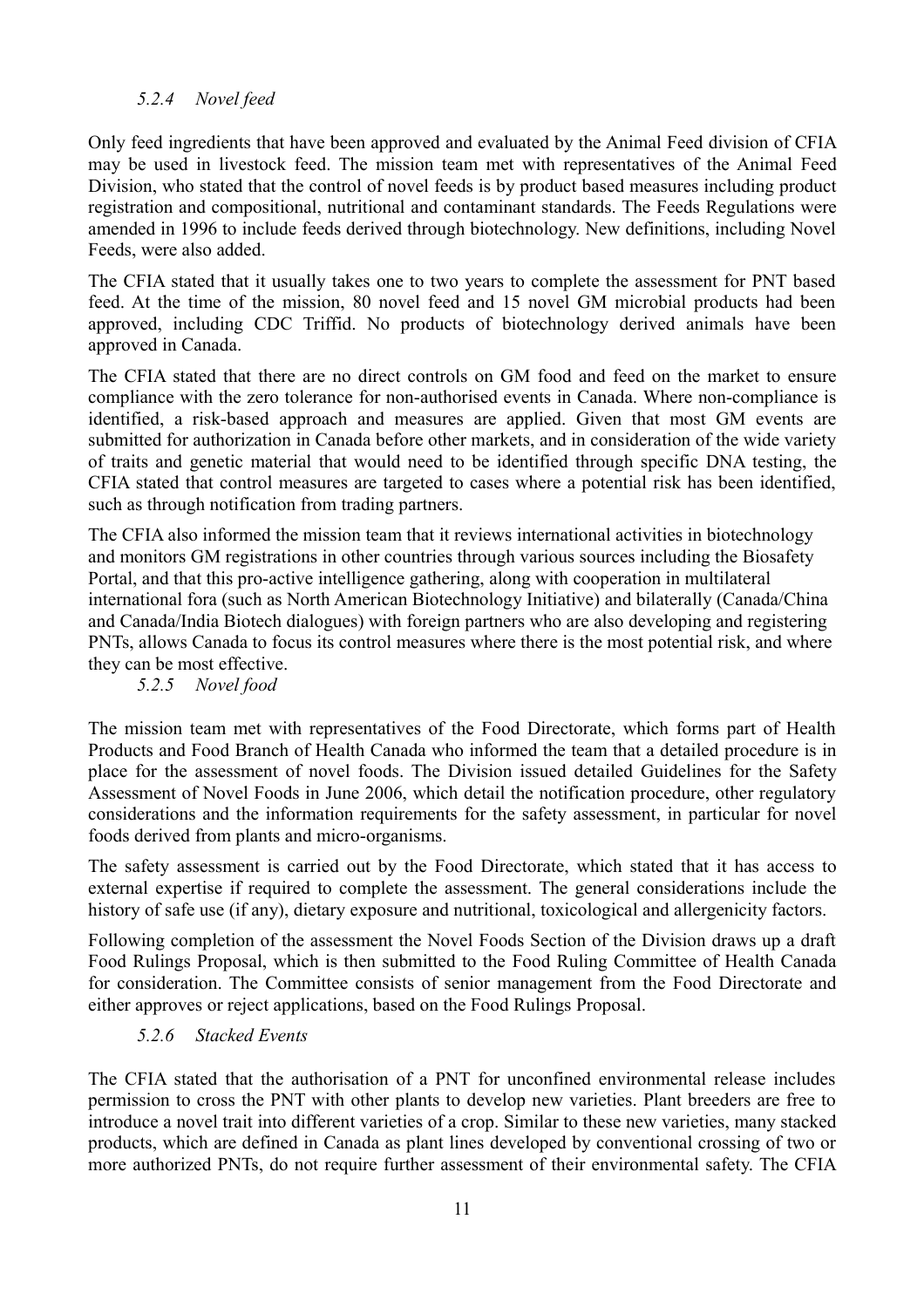requires notification of all stacked products before they are placed on the market, in order that regulators may determine if any conditions of authorisation placed on the parental PNTs are compatible and appropriate for the stacked plant product, or if additional information is required to assess the safety of the stacked plant product.

### **Conclusions:**

Canada has established detailed product based procedures and assessments for plants with novel traits, food and feed. This provides a high level of assurance with regards to the safety of such plants and products in the Canadian market.

There is a comprehensive system in place for the authorising and supervising the confined and unconfined environmental release of plants with novel traits in Canada. The sale of common seed, which are not subject to systematic official controls for the presence of authorised or non-authorised varieties or genetically modified organisms, provides the potential to circumvent the authorisation and approval process for agricultural crops, that may be exported to the EU.

The approval system in place in Canada is not entirely equivalent to the system in place in the EU and therefore authorisations provided in Canada for novel foods and feed are not equivalent to authorisations under EU legislation.

### <span id="page-15-0"></span> **5.3 STATUS OF TRANSGENIC CROPS, NOVEL FEED AND FOOD IN CANADA**

# **Mission findings:**

The CGC Grain Research Laboratory informed the mission team that 8.2 million hectares in Canada is planted with GM crops. Approximately 93% of canola and 70% of soya bean and maize produced in Canada are genetically modified. In addition, 15,000ha was planted with Roundup Ready tolerant sugar beet in 2009, which constitutes approximately 75% of the total sugarbeet crop.

The CFIA informed the mission team that herbicide tolerance remains the primary PNT in Canada, although traits relating to yield and nitrogen and water use efficiency have become more popular in recent years. Traits relating to resistance to pests and diseases have remained fairly constant. The CFIA maintains a database on the status of regulated plants with novel traits in Canada, including whether products have been approved for unconfined environmental release, novel livestock feed use, variety registration and novel food use on the following website: [http://active.inspection.gc.ca/eng/plaveg/bio/pntvcne.asp.](http://active.inspection.gc.ca/eng/plaveg/bio/pntvcne.asp) In summary:

11 GM varieties of Canola have been approved for unconfined release. The CGC informed the mission team that they had carried out sampling of the 2009 Canola harvest during loading of individual vessels at the port of export. Eleven samples were analysed for GM events by the company holding the authorisations. The majority of the samples tested positive for the withdrawn events, but with calculated concentrations below 0.9%.

CDC Triffid is the only flax variety listed in the CFIA database on the status of regulated plants with PNTs. While variety registration has been withdrawn, the safety assessments and resulting approvals for its use in food, feed and for unconfined environmental release remain in place. The withdrawal of variety registration means that the seed may not be sold for propagation.

# **Novel feed and foods:**

80 novel feeds from plant sources and more than 15 GM microbial products have been approved. The latter include enzymes, amino acids and vitamins. No viable GM micro-organisms or products of biotechnology derived animals have been approved. CDC Triffid is the only PNT flaxseed variety, listed by the CFIA as being approved for use in feed and food.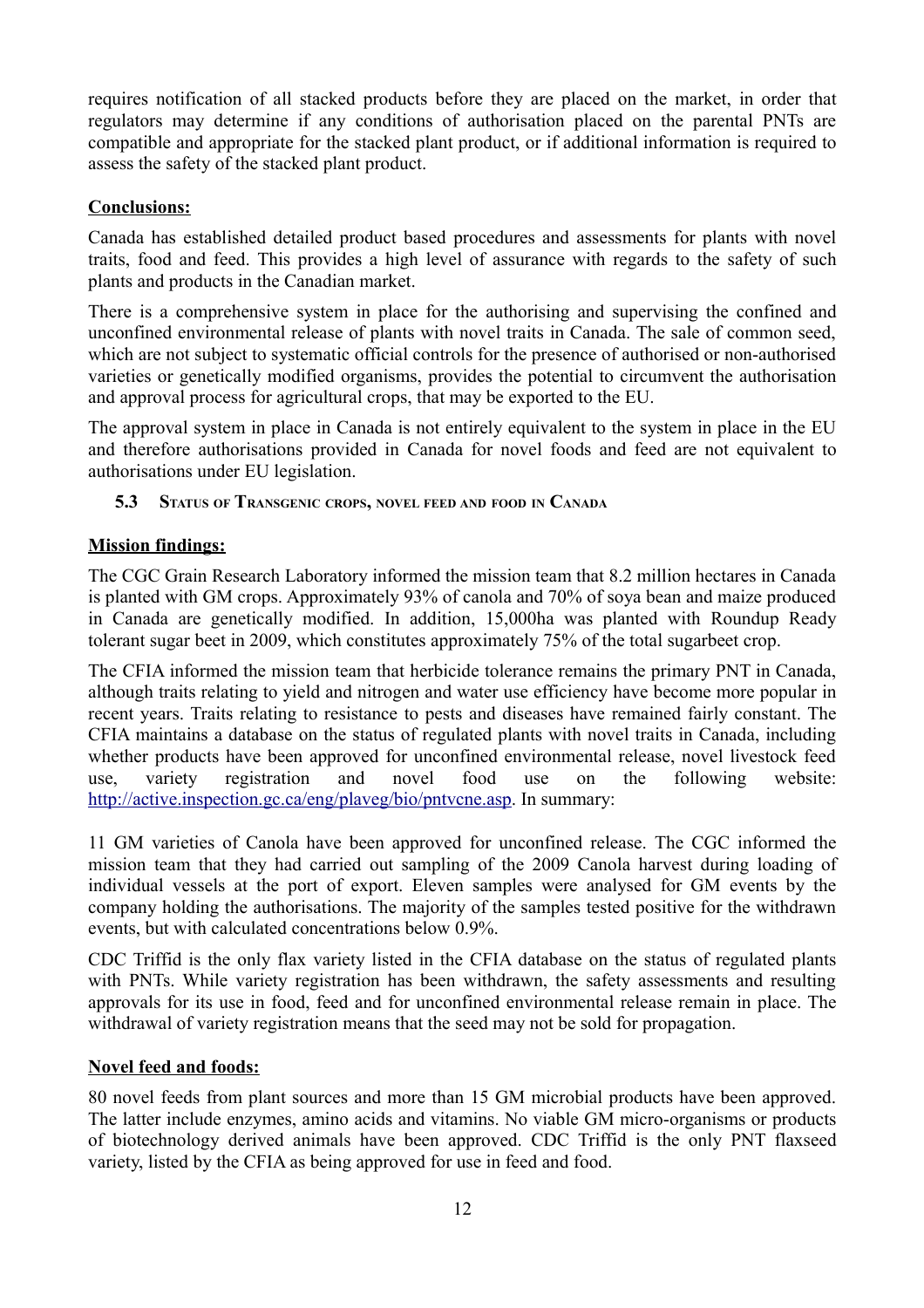Health Canada informed the mission team that 127 novel foods had been approved, 96 of which were GM products, including Roundup Ready Maize and Clearfield Rice.

# **Conclusions:**

There are a significant number of GMO varieties authorised and planted in Canada compared to the EU; the majority of Canola, soya bean and sugar beet planted in Canada are GM varieties.

The Canadian grain industry has taken steps to remove GM varieties not authorised in the EU from the export chain for the EU.

### <span id="page-16-2"></span> **5.4 MARKET CONTROLS FOR GMO<sup>S</sup>**

### **Legal requirements:**

Article 46(1)(a) of Regulation 882/2004 requires that particular regard be paid to the compliance or equivalence of third-country legislation and systems with Community feed and food law and Community animal health legislation.

- Directive 2001/18 of the European Parliament and of the Council of 12 March 2001 on the deliberate release into the environment of genetically modified organisms,
- The Labelling Regulation 1830/2003 of the European Parliament and of the Council of 22 September 2003 concerning the traceability and labelling of genetically modified organisms and the traceability of food and feed products produced from genetically modified organisms.

### **Mission findings:**

### <span id="page-16-1"></span> *5.4.1 Seeds*

The action taken in response to the alerts for CDC Triffid and the adoption of the protocol is detailed in section 5.6.2. below.

The CFIA stated that varietal purity standards for certification include tolerances for the presence of off-types, including authorised GM events. No monitoring is carried out for the presence of such events since the CFIA mandate to do so relates only to the suspected presence of non-authorised GMOs. The CFIA stated that the lack of reference material for non-authorised events means that it is difficult to carry out controls for such events.

The CFIA provided details of the extensive monitoring and surveillance programme carried out following the discovery of a non-authorised GM maize (Starlink) in Canada, which were imported by private individuals. This included the imposition of testing requirements for all US maize imports entering Canada, followed by on-going post-entry monitoring by the CGC and CFIA.

The CFIA stated that non-registered varieties may not be sold, but that the sale of common seed may provide a means by which non-registered varieties could be sold. There are no controls regarding the presence of authorised or non-authorised GMOs in non-pedigree seed since there are no varietal purity standards for non-pedigree seed.

### <span id="page-16-0"></span> *5.4.2 Labelling*

The policy in Canada is to permit voluntary positive and negative labelling with respect to GMOs provided the labels are truthful and not misleading. There is no legal requirement for food, feed or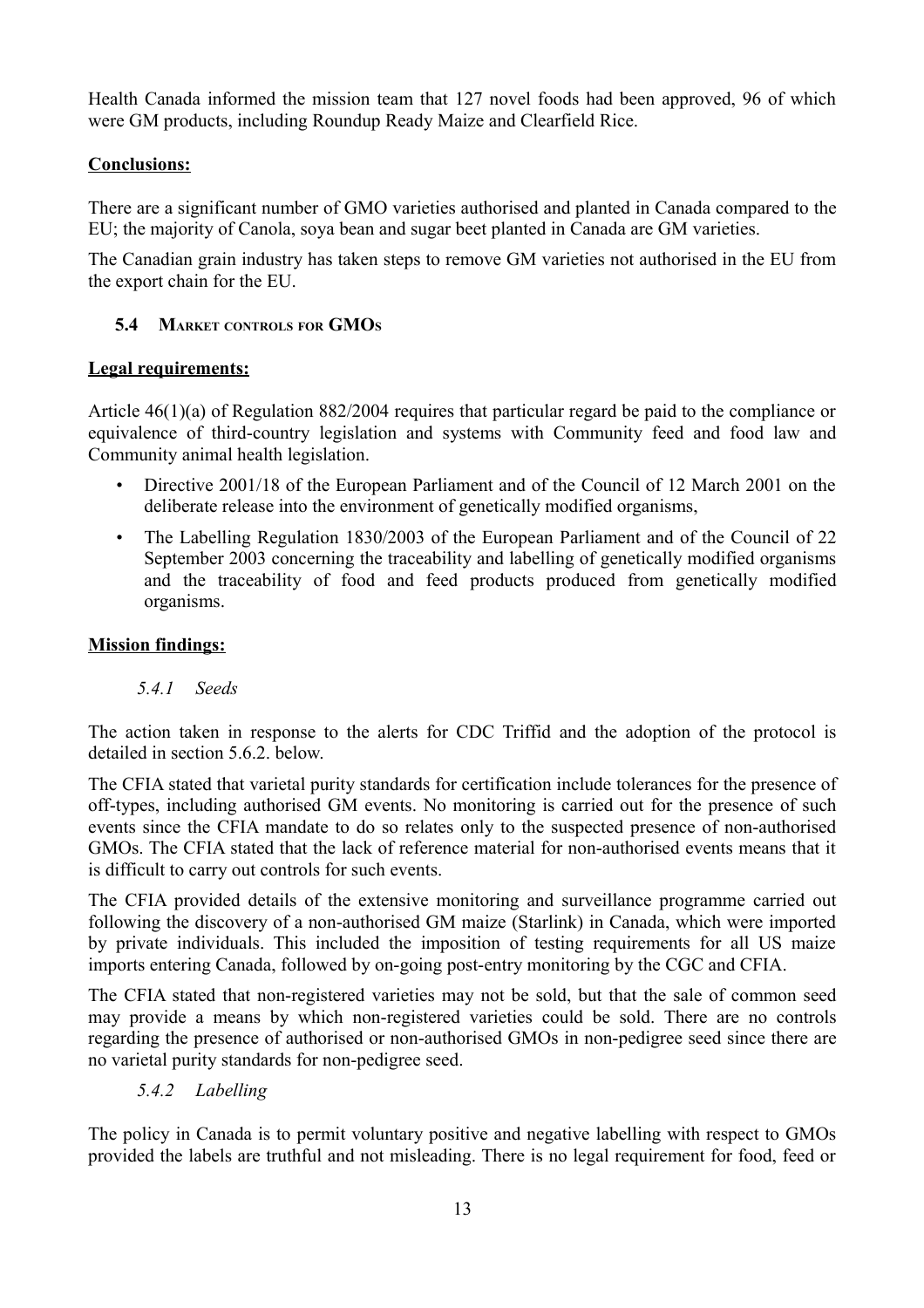seed derived from GMO to be labelled as such. However, Health Canada can require mandatory labelling for foods, including those derived through biotechnology, where there are health or safety concerns that could be mitigated through labelling, such as the presence of an allergen.

A National Standard for the Voluntary Labelling and Advertising of Foods That Are and Are Not Products of Genetic Engineering has been developed by the Canadian General Standards Board. The Standard Refers to techniques by which the genetic material of an organism is changed in a way that does not occur naturally by multiplication and/or natural recombination. Examples of the techniques used in genetic engineering include, but are not limited to, recombinant DNA, the direct introduction into the organisms of hereditary materials prepared outside the organism, and cell fusion (including protoplast fusion). Based on these definitions, Health Canada stated that few foods could be considered to be non-GM for the purposes of labelling.

The Standard establishes a 5% tolerance for which the claim genetically engineered or not genetically engineered may be made. To be labelled 'not genetically engineered' the ingredient must not contain any intentionally added genetically engineered material and also must contain less than 5% of any unintentionally introduced genetically engineered material. In multi-ingredient processed foods, the 5% allowance applies to individual ingredients in the food, that make up 1% or more of the total weight of the food. This differs significantly from the 0.9% tolerance for adventitious presence in the EU

# <span id="page-17-1"></span> *5.4.3 Organic products*

The CFIA informed the mission team that the Organic Products Regulations (OPR) 2009, protect consumers against false and misleading organic claims. In accordance with these Regulations, organic certification is based on the Canadian Organic Standards (CAN/CGSB-32.310 and 311). Section 1.4 lists the substances, methods or ingredients that are prohibited in organic production and handling and specifically prohibits all materials and products produced from genetic engineering.

The organic certification process is implemented by Certification Bodies accredited by the CFIA. These bodies are responsible for verifying compliance with the Regulation, including the absence of GMOs from organic materials and products.

### **Conclusions:**

The competent authorities respond to identified risks relating to the presence of non-authorised GMOs in seeds for planting. However, systematic official controls are not carried out for such events in seeds, in particular non-certified 'common' seed, present in Canada.

The organic standards in place in Canada are equivalent to those in place in the EU, with regards to the prohibition on use of GMO derived materials.

The labelling requirements in Canada with respect to GMO's differ from those in place in the EU. Considering the higher tolerance and wider range of GMOs approved in Canada compared to the EU, there is potential that food and feed, labelled as free from GMOs in Canada, would not comply with the conditions for placing such food and feed on the EU market.

### <span id="page-17-0"></span> **5.5 EXPORT CONTROLS**

### **Legal requirements:**

The sampling and control measures for flaxseed exported to the EU are established in the Sampling and Testing Protocol for Canadian Flaxseed Exported to the European Union and Addendum Sampling and Testing Protocol for flaxseed exported in containers.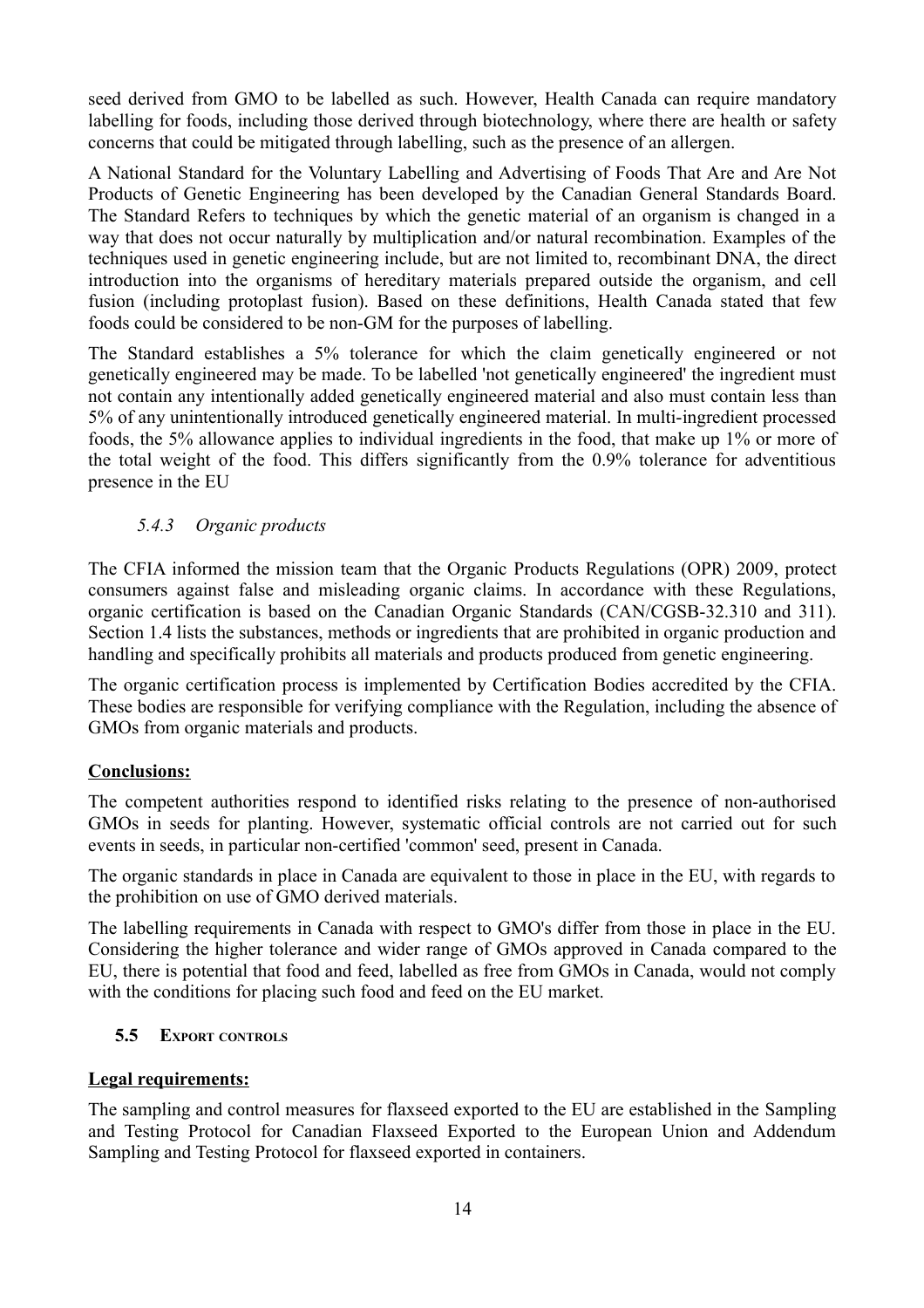# **Mission findings:**

Control of exports are carried out if required by importing countries; this is either through 'voluntary' Identity Preserved schemes or specific protocols.

# <span id="page-18-1"></span> *5.5.1 Identity preserved schemes*

The CGC has recently set up the Canadian Identity-Preserved Recognition System (CIPRS). It is a voluntary, generic system for certifying individual Identity Preserved (IP) systems set up by the grain exporters to meet customer demands for specific products, e.g. malt barley or bread wheat of specific varieties. It is implemented through so-called Service Providers, i.e. companies accredited by the CGC. The Service Providers, of which there currently are four in Canada, carry out audits of the participating exporter and his supply chain system against standards issued by the CGC. Based on the reports of the audits, the CGC issues the Certificate of Recognition. IP schemes exist for a number of crops including mustard seed and soya bean. The soya bean scheme includes a crop specific standard developed by the Canadian soya bean Exporters' Association. The soya bean programme is based on contracts with individual growers that include the obligation to use certified seed and implement and document measures to prevent co-mingling during production, storage and transport and to ensure a quality crop. Each farm's crop is also tested (strip test) for GM upon delivery to the elevator.

# <span id="page-18-0"></span> *5.5.2 Flaxseed Protocol*

The EU-Canada Flax Protocol details the control points in the commercial bulk handling system; sampling is required at three stages in the system. There are separate provisions for containers.

The protocol also includes a provision for the CGC to investigate the presence of CDC Triffid in the Canadian grain supply. Testing for this purpose has been carried out by the CFIA and producers/FCC as part of their stewardship scheme as detailed in sections 5.5.2.1. and 5.5.2.2. below. The sampling and controls at the three stages required in the protocol are carried out by the CGC; these are detailed in section 5.5.2.3. below.

The CGC informed the mission team that exports in containers are not normally subject to supervision/inspection by the CGC. The export controls for the purposes of the protocol are detailed in section 5.5.2.4. below. The CGC stated that the transfer elevator at the Port of Montreal is not used for flax exports to the EU due to insufficient human resources to fulfill the elements of the Protocol. Terminal elevators in Vancouver are located on the Pacific coast of Canada and are not typically used for exporting grain to the EU. The industry representatives met by the mission team stated that these constraints have a significant impact on their handling of bulk shipments.

# *5.5.2.1 CFIA testing for flaxseed*

The CFIA informed the mission team that it has carried out a sampling and testing plan for flax seed following the findings of CDC Triffid. The CFIA stated that their mandate is limited to testing for varietal purity, and that it does not have the authority to test for the low level presence of authorized GM events at levels below the standards for varietal purity. The seed varietal purity standards for flax under the Association of Official Seed Certifying Agencies are as follows<sup>[1](#page-18-2)</sup>: Foundation seed: 0.05%; Registered seed: 0.1% and Certified seed: 0.2%. Since CDC Triffid is approved for environmental release and use in feed and food in Canada, the CFIA sampling and testing programme therefore focused on pedigree and non-pedigree seed and for levels >0.2%.

<span id="page-18-2"></span><sup>1</sup> a glossary of terms related to seed certification in Canada is available at: [http://www.seedgrowers.ca/pdfs/Circular](http://www.seedgrowers.ca/pdfs/Circular%206_2010/Circ6-APPENDIX%20C-ENGLISH_Rev01-5_20100128.pdf) [%206\\_2010/Circ6-APPENDIX%20C-ENGLISH\\_Rev01-5\\_20100128.pdf\)](http://www.seedgrowers.ca/pdfs/Circular%206_2010/Circ6-APPENDIX%20C-ENGLISH_Rev01-5_20100128.pdf).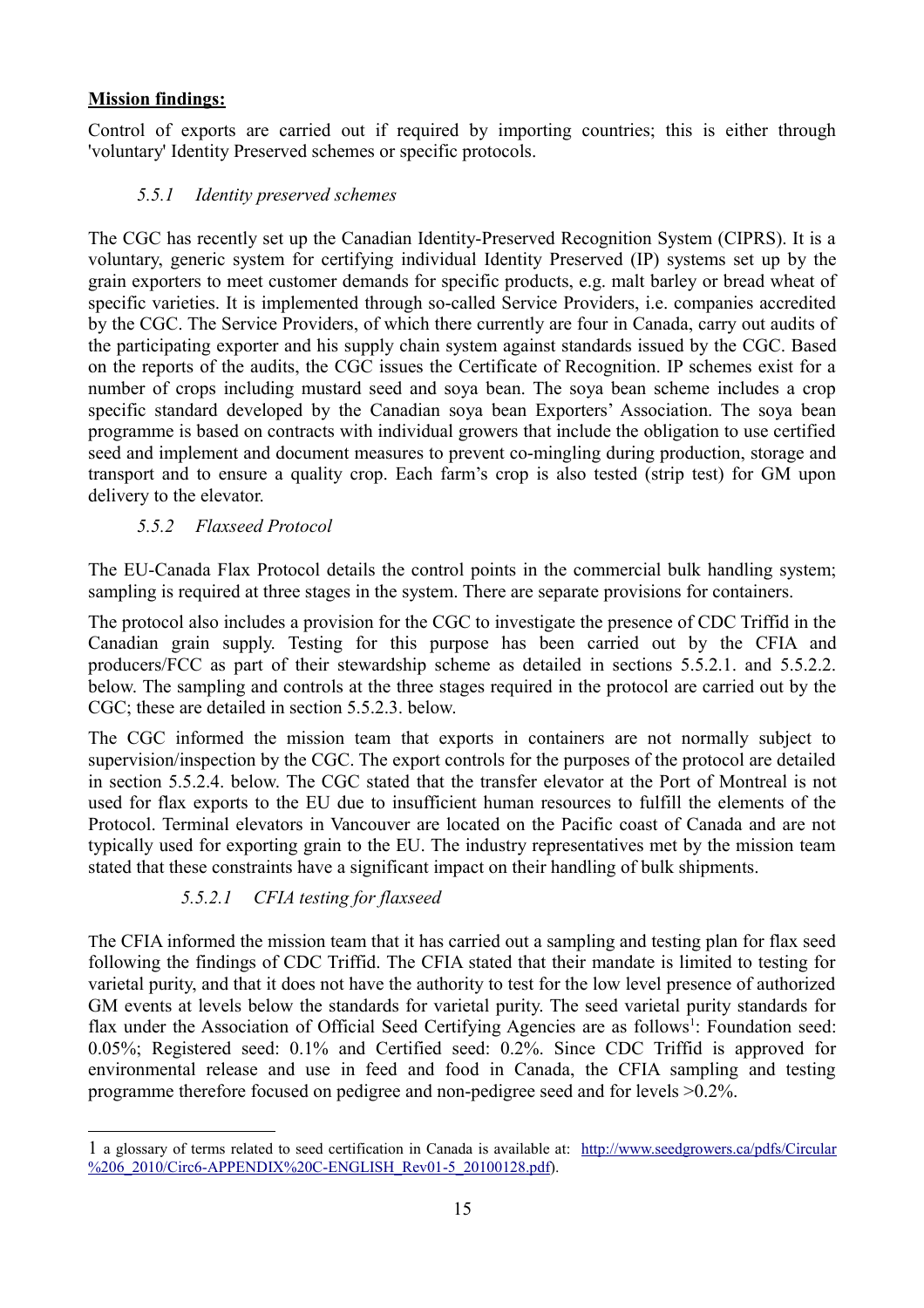The CFIA inspection staff drew samples of flax seed for sowing for testing at a CFIA laboratory. Reference material was obtained from the original reference sample provided by when the variety was registered in 1996. In total, the CFIA tested 160 samples of flax seed for sowing. For samples other than Breeders seed, each sample consisted of 3,000 seeds, which the CFIA stated provided 95 percent confidence that the sample contains less than 0.1 percent of GM material if the result is negative. The following seed samples were tested for each category of seed:

- Breeder: 10 samples (x 200 seeds) (initial search for variety mislabelling)
- Select: 21 samples (x 3,000 seeds)
- Foundation: 2 samples (x 3,000 seeds)
- Registered: 19 samples (x 3,000 seeds)
- Certified: 105 samples (x 3,000 seeds)
- Common status samples: 3 samples tested (x 3,000 seeds).

The CFIA informed the mission team that three samples were found to have GM markers below 0.1% as follows:

1. One sample of certified seed: 95% confidence that the true value is less than 0.01%

The first sample of 3,000 seeds was positive and therefore a second sample of 3,000 was tested, which was found to be negative. As a result, a further 10 samples, each consisting of 3,000 seeds, were tested and all were negative.

2. One sample of certified seed: 95% confidence that the true value is less than 0.02%

The first sample of 3,000 seeds was positive and therefore a second sample of 3,000 was tested and found negative. As a result, a further 10 samples of 3,000 seeds were tested, two of which were positive.

3.One sample of common seed: GM markers detected at 0.04%

The first sample of 3,000 seeds was positive and therefore a second sample of 3,000 was tested and found negative. As a result, a further 5 samples of 3,000 seeds were tested, 4 of which were found to be positive.

The CFIA concluded that the results of their programme did not indicate that GM material was present in Canadian flax seed for sowing at levels that would bring into question the varietal purity of pedigreed seed, or that could lead to an interpretation that seed of an unregistered variety was being sold in Canada. The CFIA also noted that the presence of an authorised event at the levels described above is permitted within the varietal purity standards. The seed producers were informed of the outcome of the testing.

### *5.5.2.2 Flax Council controls for flaxseed exported to the EU*

The FCC informed the mission team that they had introduced a stewardship scheme for flax producers on 12 March 2010. The scheme requires that producers test their seed (both pedigree and common seed) prior to planting as well as their production for the presence of CDC Triffid. Test certificates must be provided prior to, or at the time of delivery to the primary (country) elevator.

Details of the producer testing of planting material are as follows:

### Seeds for planting:

Pedigree seed; a 1kg preliminary sample is taken before conditioning (i.e. cleaning, grading and treatment of the seed), 60g of which is tested. Following conditioning, a 2kg sample is taken for testing. For farm saved non-pedigree seed; a 2kg sample must be tested.

The producer is responsible for taking and submitting the samples to a proficient laboratory,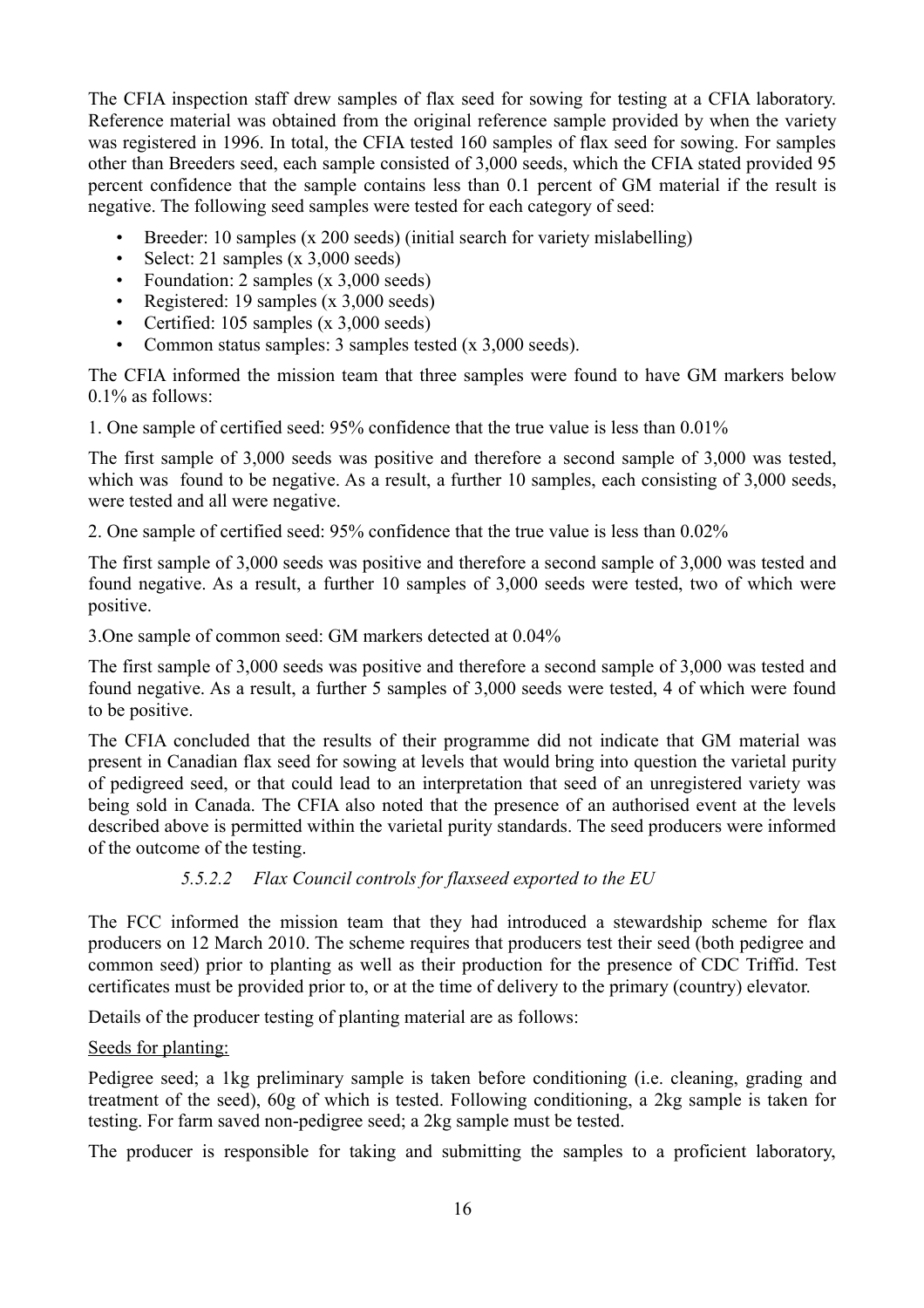following CGC guidance and recommendations on appropriate sampling techniques in its Sampling System Handbook and Approval Guide. The 2kg sample must be taken from lots not exceeding 20 tonnes; and 4 sub-samples must be drawn from every tonne.

The samples must be sent to a laboratory accredited for the purposes of the protocol for a 4x60g grind test. If all four sub-samples are negative, then the seed may be planted. If one or more tests positive, then the seed must be removed from the export chain for the EU (i.e. destroyed or exported to destinations that do not have requirements regarding CDC Triffid).

### Producer testing of flax production:

Producers must store the flax in lots of a maximum of 5,000 bushels (approximately 127 tonnes).

A 2kg sample, taken in the same way as for seed, must be taken and sent to a proficient laboratory for a 4 x 60g grind test. If all four sub-samples are negative, then the lot may be delivered to the primary elevator, and subsequent handling and testing procedures required by the protocol, and implemented by the CGC (see section 5.6.3.3 below).

The mission team met with a producer of flaxseed, who appeared to be fully familiar with the situation of CDC Triffid and the FCC stewardship programme and the flaxseed protocol. The producer had access to suitable storage bins for the purposes of the test regime detailed above.

Results:

The results of the seed and production tests are made available on a voluntary basis to the FCC. Approximately 80% of producers have agreed for the testing laboratories to share the data with the FCC, who informed the mission team that 5,845 producer samples had been entered into the FCC database at the time of the mission. To date, 230 producer samples (i.e. 3.9%) have tested positive  $(>0.01\%)$  for CDC Triffid.

The FCC stated that one sample was found to be almost pure CDC Triffid. The FCC were informed by the testing laboratory, who followed up the finding with the producer. It was found that the producer had been under contract to multiply CDC Triffid (certified) seed immediately prior to the voluntary withdrawal of authorisation. As a result of a dispute between the two parties, the seed was retained by the producer for, it is believed, his own use. The FCC informed the mission team that some of the production had previously been exported to Europe. The FCC stated that two of its members bought the entire production ( at an extra premium) and promptly directed it to an acceptable market.

The number of pre-planting samples that had tested positive was not known.

The FCC indicated that it, in view of the zero tolerance for CDC Triffid applied by the EU, that it has a strong preference for testing to be carried out by two laboratories that indicate 'trace' findings where the level of triffid  $=$  <0.01% (the limit of quantification). The other accredited laboratories indicate 'negative' for similar findings (see section 5.6.3. below).

# *5.5.2.3 Sampling and testing Protocol for flaxseed exported to the EU*

The mission team met with representatives of the CGC and also carried out site visits and met with CGC staff and industry representatives concerned with the implementation of the protocol.

The CGC has an established and comprehensive control system regarding ensuring the integrity, quality and quantity of exported grains. The flaxseed protocol has necessitated that the CGC take additional samples over those normally required for quality purposes. The terminal elevator visited had installed new sampling equipment to facilitate the automatic sampling of flaxseed at the time of loading silos.

All of the CGC staff met by the mission team appeared to be fully familiar with the CDC Triffid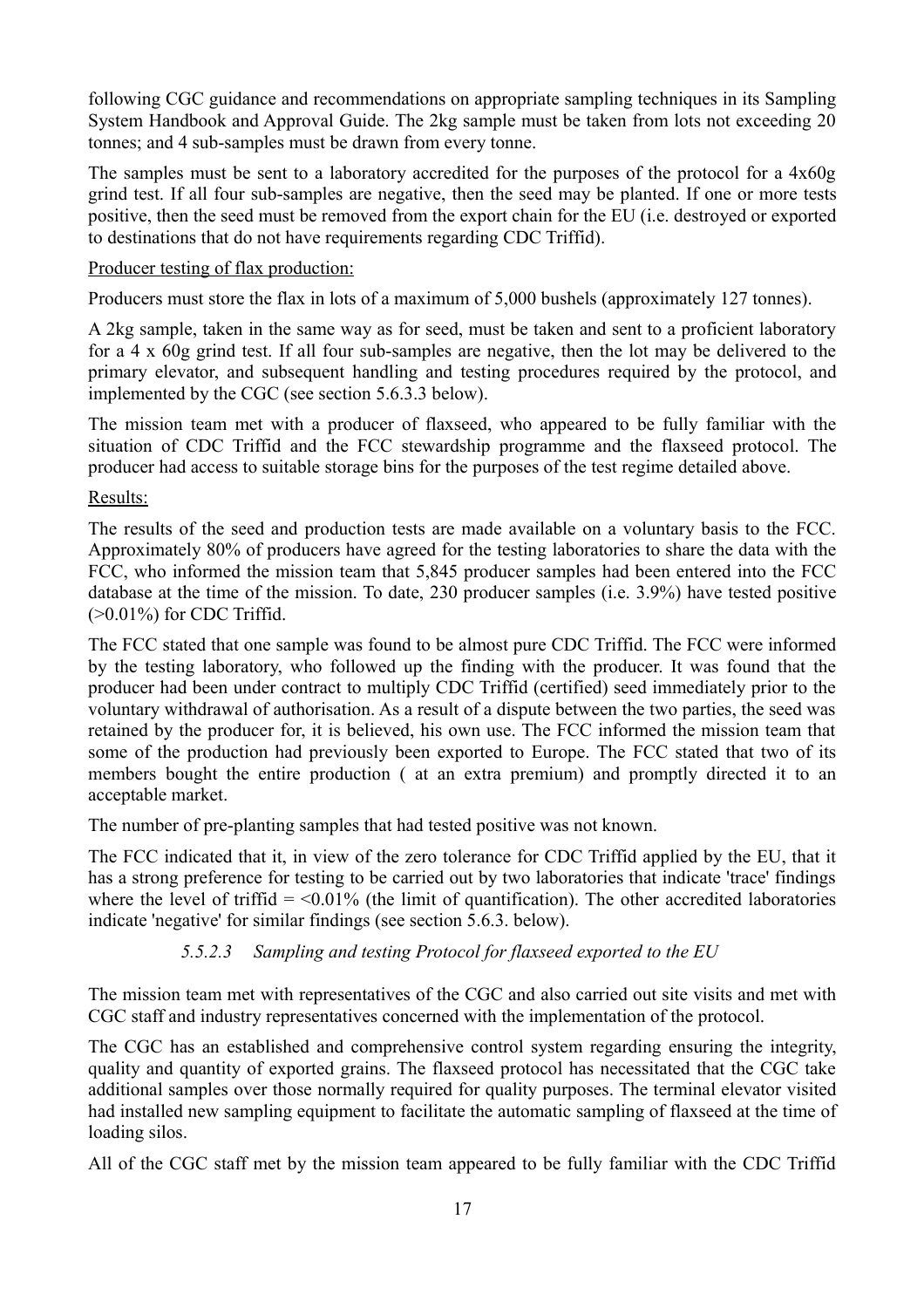issue and the protocol.

The mission team visited a primary, or country, elevator in order to observe the handling and sampling procedures in place for flaxseed exported to the EU.

#### Primary elevator:

The certificates of testing of producer samples were presented by drivers on arrival at the elevator, which were verified by the elevator staff before the lorry was permitted to enter the facility. The producer must provide a signed declaration that the varieties are eligible for export. The declaration includes a list of varieties that are not eligible, which includes CDC Triffid. The declaration includes the conditions that the producer will be liable for all claims, damages, losses and costs resulting from a false or negligent declaration.

A sample was taken from each trailer to check for quality, before being discharged into a silo. The whole process is computer controlled; the system enables traceability from elevator to loading at the terminal elevator. The system also includes safeguards to prevent mixing of grain types or CDC Triffid positive flax with negative flax. In the event that positive and negative flax are taken, these are handled separately and the system is flushed using hard spring wheat after handling positive flax.

The elevator generally loads 100 rail-cars at a time, each of which has a capacity of 100 tonnes. The samples required for the protocol are taken at time of loading, with one 2kg sample being collected from the stream, for every 5 cars. The samples are sent to a proficient laboratory for analysis. The results are considered to be preliminary and are provided to the terminal elevator.

The FCC informed the mission team that 10% of rail car samples taken between October to December 2009 were positive, which fell to 4% for samples taken between March to September 2010.

#### Terminal elevator:

The mission team visited a terminal elevator at Thunder Bay, used for the shipment of flaxseed, including to the EU. The terminal elevators have been developed since the early 20<sup>th</sup> century to facilitate the bulk storage and shipment of grain: 80% of all grain exports to the EU takes place via Thunder Bay. The facility visited has a storage capacity of 210,000 tonnes and can handle 18 different commodities.

The CGC has an inspection and weighing office and technical staff within the facility to enable rapid analysis of samples and oversight and control of the discharge, storage and loading. The CGC inward procedures start with verification that the bins used to receive flax are checked and the bottom is sealed. The grain flow into the selected bin is monitored and an official sample is collected from each railcar. Once unloading is completed, the CGC seal the bin tops and a composite sample, representative of the bin, is prepared for laboratory analysis by an accredited laboratory, chosen by the exporter. The results of the analysis are sent directly to the CGC, who then informs the terminal and exporter of the results. The terminal operator must inform the CGC of the intention to load flaxseed onto a vessel. The CGC then verify the list of bins against the test results and that the seals are intact, before breaking them and permitting loading. The seals are replaced on any partially emptied bins.

The mission team noted that the terminal operator maintained detailed records of the contents of each bin, and that all bins marked as containing negative flaxseed had been sealed.

The facility visited had fitted a new, CGC approved 'cross-stream' sampler to enable automatic sampling of the seed stream. The CGC informed the mission team that a sample of 5kg was taken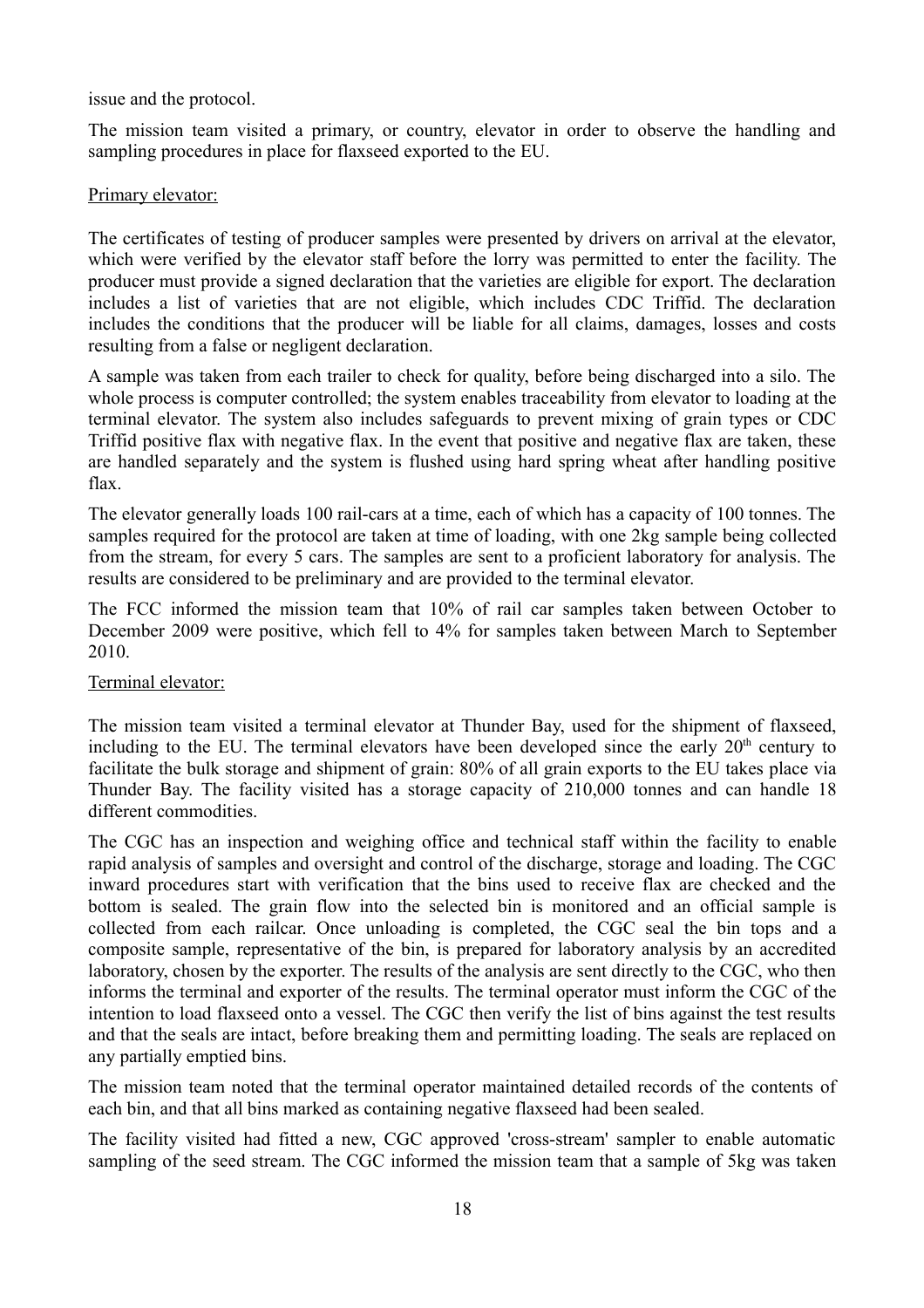from each 500 tonne lot. The sample is then subdivided in the CGC facility before dispatch to the accredited laboratory for testing. A reference sample is kept in the local CGC office.

The terminal operator informed the mission team that approximately 5% of the samples taken at the terminal elevator were positive. The CGC later confirmed that 4.6% of terminal elevator samples are found to be positive. The CGC stated that the most likely explanation for these findings, which follow earlier testing at the primary elevator, is that the automated sampling equipment in use at the terminals allows for a more representative sampling.

### *5.5.2.4 Flaxseed exports in containers:*

The protocol was amended in order to provide for exports in containers, taking account of the logistical constraints for sampling by the CGC. The CGC informed the mission team that no flaxseed has been exported to the EU in containers since the introduction of the protocol.

The system adopted to facilitate flaxseed exports to the EU in containers is based on the CGC's Accredited Container Sampling Programme and the Certified Container Sampling Programme. Accredited and Certified Seed Samplers must satisfy the requirements of the CGC's Sampling System Standard, which requires a quality management system, documented sampling procedures and that samplers are trained and evaluated by the CGC.

Accredited third party samplers are audited annually by the CGC; Certified grain company samplers are audited annually by third part auditors, who are trained by the CGC. The audit includes an evaluation of the sampling techniques and equipment.

The sampling under the protocol includes a producer delivery sample taken by the grain company at time of delivery and a sample taken by a certified sampler or a sample taken by an accredited third party sampler. The producer delivery sample must be retained for at least 6 months.

The samples are taken before loading the container, which is then held pending the results of the laboratory analysis. The sampling method depends on the nature of the seed source (stream or transloading bulk to bulk or bag to bag).

The CGC stated that one company has now been certified to take samples of flaxseed in line with the amendment to the protocol. The mission team visited this company and met with the certified seed samplers. The premises had appropriate equipment for taking representative samples of consignments of flaxseed intended for export to the EU and the staff were aware of the protocol and in particular, CDC Triffid. The company informed the mission team that it only handles golden flaxseed and not brown flaxseed (which includes CDC Triffid). The seed samples taken by the company were sent to a proficient laboratory for testing. The third party auditor was also present during the visit and explained the audit procedures, which included an assessment of the sampling techniques used.

### **Conclusions:**

The protocol for flaxseed exported to the EU has been implemented by a combination of official controls by the Government of Canada and supplemented by industry initiatives including a stewardship scheme developed by the Flax Council of Canada.

The CGC carries out the sampling and other checks required by the protocol. These controls provide a high degree of assurance with regards to the GM status of flaxseed exported to the EU.

No evidence of contamination by CDC Triffid of the seed supply have been identified, although widespread, low-level contamination of the flaxseed production and one significant finding of CDC Triffid has been confirmed. The number of seeds tested, and the frequency is not in line with the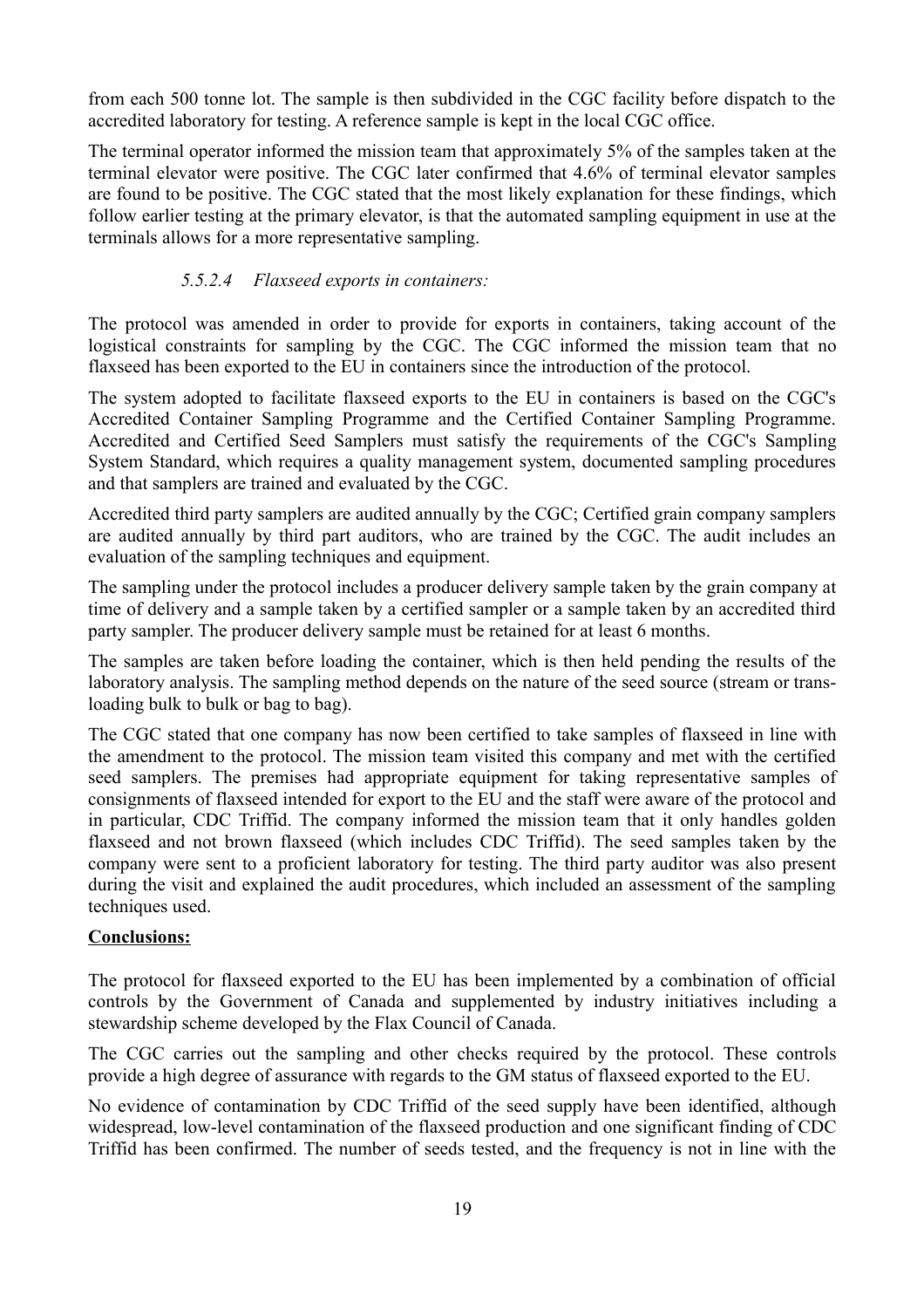protocol and is also too low to ensure the monitoring for CDC Triffid in pedigree seed is appropriate. Action has been taken to exclude all of these from the export chain for the EU, further increasing confidence in the absence of CDC Triffid in flaxseed exported to the EU.

The widespread low-level presence of CDC Triffid found in the national production and the level of rejections both at producer and terminal elevator stages indicate that the protocol may need to remain in place for the foreseeable future to exclude the risk of CDC Triffid being present in flaxseed exported to the EU.

The introduction of the Canadian Identity Preserved Recognition System is a positive step in enabling exporters to manage the export chain for commodities to ensure that these meet the requirements of the importing market, including the EU.

### <span id="page-23-1"></span> **5.6 LABORATORIES**

### **Legal requirements:**

The Flaxseed Protocol, and its Addendum for containers, establishes requirements relating to the sampling and testing of flaxseed exported to the EU.

### **Mission findings:**

The CGC publishes a list of Accredited (to ISO 17025) and proficient laboratories for the purpose of the protocol. At the time of the mission, there were 5 accredited laboratories and 14 proficient laboratories. The CFIA and CGC Grain Research Laboratory informed the mission team that, in general, accreditation of laboratories to ISO17025 is not common in Canada. As a result, all of the accredited laboratories for the protocol but one were in the USA.

### <span id="page-23-0"></span> *5.6.1 Biotechnology Laboratory of the Canadian Grain Commission*

The mission team visited the biotechnology laboratory of the CGC, which is part of the Grain Research Laboratory in Winnipeg. The laboratory is responsible for carrying out proficiency tests for CDC Triffid in proficient laboratories in both Canada and the US. In addition, the laboratory also provides testing services to third parties for commodities destined to non-EU markets only. Testing facilities for EU-exports are not provided by this laboratory.

The proficiency tests are organised together with the Grain Inspection, Packers and Stockyard Administration of the United States Department of Agriculture, which produces non-GM flax test samples as well as samples containing  $0.01\%$  and  $0.05\%$  CDC Triffid. The CGC Grain Research Laboratory organises the proficiency test and also evaluates the data obtained by the participants. Three rounds of the proficiency tests have been undertaken since 2009, using 0.05 and 0.01 test material. According to the CGC, all laboratories passed the proficiency test. The data from the participating laboratories was not provided to the mission team due to data protection requirements. The biotechnology laboratory informed the mission team that it also took part in the proficiency tests using blind samples, and achieved good results. The laboratory plans to acquire certification according to ISO 17025 at some point in 2011.

The mission team noted that the overall structure of the laboratory, with dedicated rooms for the different methodological steps of the molecular analysis, meets the requirements for ISO 17025. The laboratory also has a high level of equipment including grinding facilities, modern DNA quantification instruments, and two real time PCR machines. Procedures and the instrumentation used for grinding the samples are designed to prevent cross contamination. The sample management system provides full traceability and tracking of samples throughout the test procedure.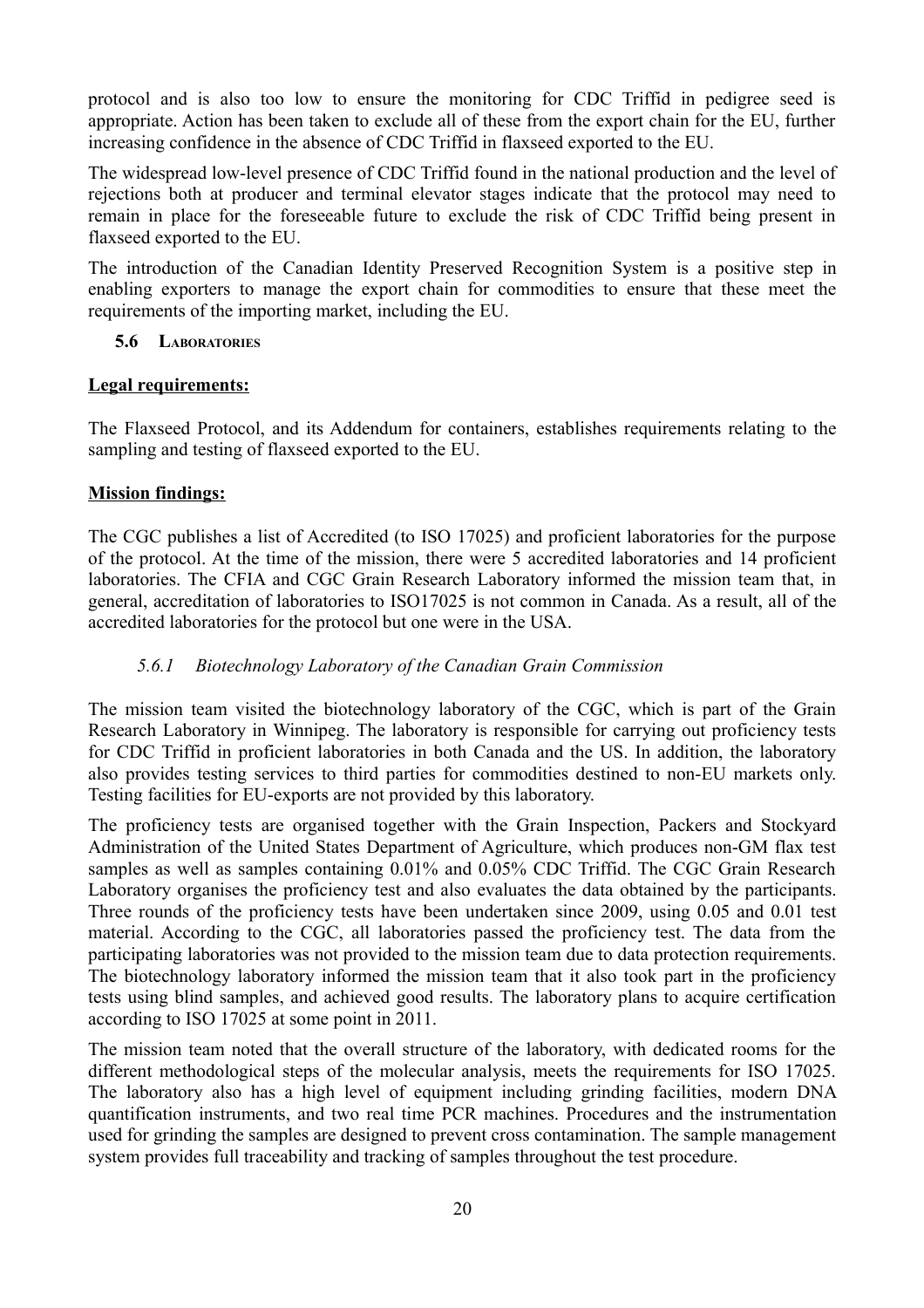The biotechnology section is adequately staffed with two scientists and one technician, the laboratory manager possesses an international reputation by published articles in peer reviewed scientific journals.

DNA is extracted from ground samples according to the Protocol. Regarding the observation of this laboratory that the DNA yield differs using the commercial kit, the DNA quality is checked and the amount of DNA is determined prior to PCR and the same amount of DNA is used for the controls and samples analysed. Reactions are carried out using in two replicates per each of the four DNAextracts targeting the NOST-Spec-construct present in CDC Triffid. The theoretical LOD of the method was assessed to be below 0.01%, which is evaluated for each PCR run using 0.05 and 0.01% positive controls. According to the laboratory, a sensitivity level of below the 0.01% level can be reached.

The mission team noted that target taxon specific reactions targeting the SAD-gene, as outlined in the "NOST-Spec construct-specific method for the detection of CDC Triffid Flax" issued by the Joint Research Centre, and required by ISO 24276 and ISO 21569 to monitor the ability for amplification of the extracted DNA, were not carried out at the time of the mission.

# <span id="page-24-0"></span> *5.6.2 Proficient Laboratory carrying out analysis for the flax industry*

The mission team visited one proficient laboratory performing analysis for the purposes of the FCC Farm Stewardship Programme. The laboratory is privately owned and offers a wide range of molecular tests for the industry and for research purposes. The laboratory employs 20 persons with experience in the field of molecular biology, the majority of whom hold relevant post-graduate qualifications. Regular training is provided for staff; the training records were presented to the mission team.

The mission team noted that the laboratory is equipped with dedicated rooms for each of the methodological steps. Appropriate technical equipment including automatic devices for DNA extraction and real-time PCR were also present. The organisational structure, the staffing and the technical equipment in place allows a high sample throughput without affecting the testing quality.

The laboratory is in the process of obtaining ISO 17025 accreditation. The mission team noted that standard operation procedures are in place for the analysis of CDC Triffid flaxseed. The documents were well organised with a clear description of each of the methodological steps. Written procedures for the interpretation of all likely results are also already in place, in line with the principles of ISO 17025.

The laboratory analyses producer samples as part of the FCC stewardship programme. Each sample gets an unique identification number allowing it to be tracked through the process, which was verified by the mission team. The test procedures for CDC Triffid are based on the protocol established by the Community Reference Laboratory. The method had been validated in-house. The laboratory had taken part in the proficiency tests organised by the CGC. The laboratory management system allowed access onto the raw data generated in the proficiency tests.

The mission team noted that the analytical tests are carried out correctly and n appropriate number of replicates are tested. There are procedures in place allowing the analysis of every sub-sample with the required sensitivity of 0.01% and below. This is ensured by evaluation of the flax housekeeping gene SAD.

The interpretation of the results of the construct specific test targeting NOST-Spec is straightforward by reporting all positive signals which occurred in one of the replicates of the subsamples to client.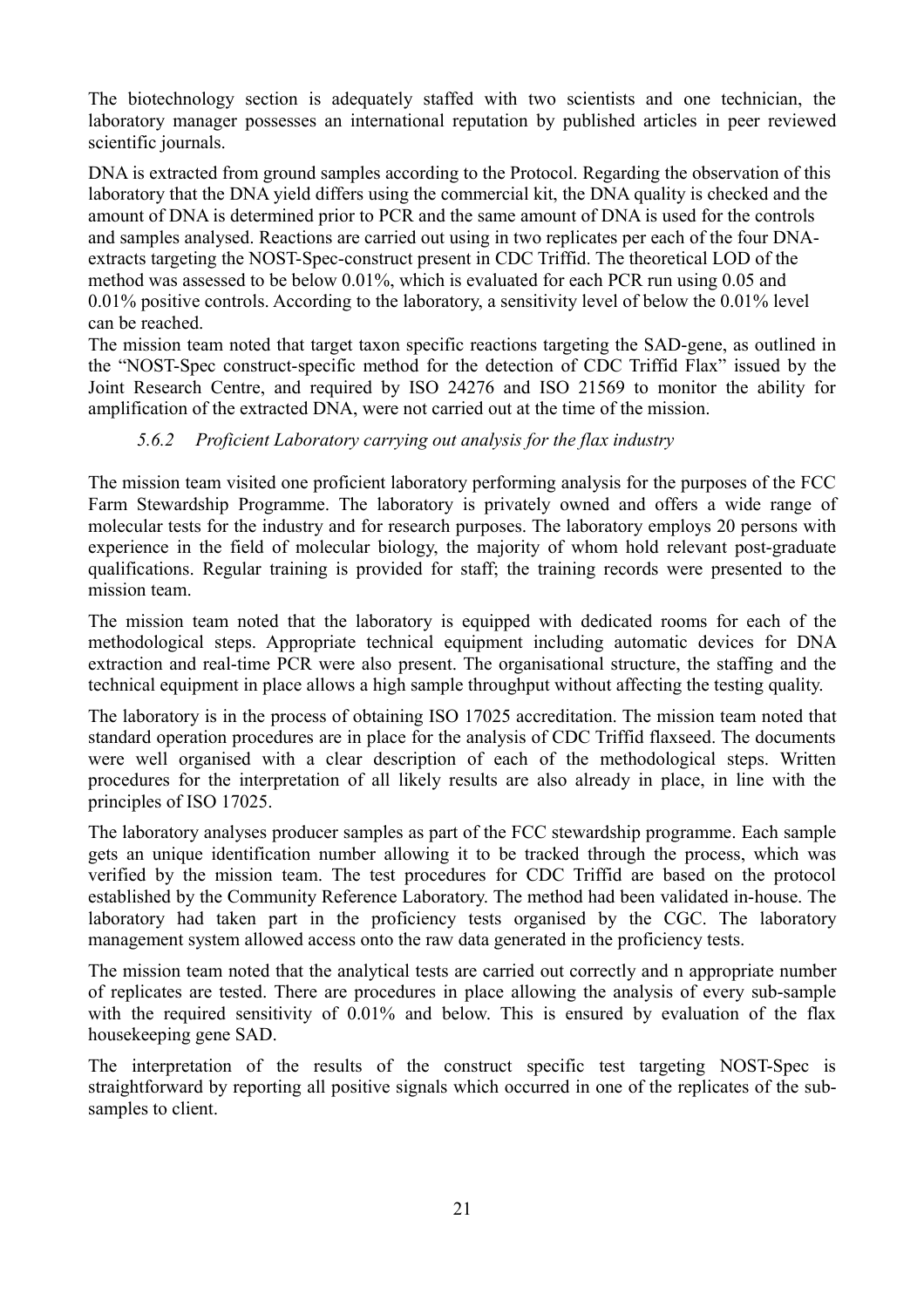### <span id="page-25-0"></span> *5.6.3 Interpretation of testing carried out for flaxseed exported to the EU*

It became evident during the on-site visits in the private laboratory, reading test reports obtained from various parties of the Canadian flax industry, and in meetings with stakeholders during the mission, that the various proficient and accredited laboratories report divergent test results in different ways. Some of the laboratories interpret test results, with signals in the real-time PCR below the 0.01% standard, as "trace", i.e. CDC Triffid present, while other laboratories report such results as "negative", i.e. "CDC Triffid not detected".

### **Conclusions:**

The Canadian Grain Commission has established a list of accredited and proficient laboratories for performing the analysis required by the flaxseed protocol. These laboratories are regularly assessed and the laboratories visited had suitable personnel and facilities to ensure that the analysis required by the protocol is carried out correctly. However, there is variation in the interpretation of results, which may in practice result in 'false negatives' for samples where CDC Triffid is present at levels <0.01% when comparing the test sample's 'ct-values' with those obtained from the 0.01% positive reference material. This semi-quantitative approach means that samples that give a signal below the signal of the 0.01% reference material are not reported as 'CDC Triffid detected' and are therefore not excluded from export to the EU, where a zero tolerance for the presence of the event is applied.

#### **6 OVERALL CONCLUSIONS**

Canada has established detailed product based procedures and assessments for plants with novel traits, food and feed derived from biotechnology. This provides a high level of assurance with regards to the safety of such plants and products in the Canadian market.

The protocol for the export of flaxseed to the EU is being fully implemented by a combination of controls by the competent authorities and industry initiatives, including a stewardship scheme established by the Flax Council of Canada (FCC). Limited official controls have been carried out to assess the cause of the presence of CDC Triffid in flaxseed production but no evidence of the presence of CDC Triffid in the national seed supply was found. The testing regime introduced by the FCC has found widespread, low-level contamination of the flaxseed production and one significant finding of CDC Triffid has been confirmed. Action has been taken to exclude all of these from the export chain for the EU, further increasing confidence in the absence of CDC Triffid in flaxseed exported to the EU.

The widespread low-level presence of CDC Triffid found in the national production and the level of rejections both at producer and terminal elevator stages indicate that the protocol may need to remain in place for the foreseeable future to exclude the risk of CDC Triffid being present in flaxseed exported to the EU.

There is good laboratory support in Canada relating to GMOs; some shortcomings were identified in the interpretation of laboratory results, which if not addressed, may affect the reliability of the Canadian Grain Commission (CGC) certification for flaxseed exported to the EU.

#### **7 CLOSING MEETING**

A closing meeting was held on 13 October 2010 at the headquarters of the Canadian Food Inspection Agency in Ottawa, during which the main findings and conclusions of the mission team were presented. The CFIA provided clarifications and provisionally accepted these preliminary findings and conclusions.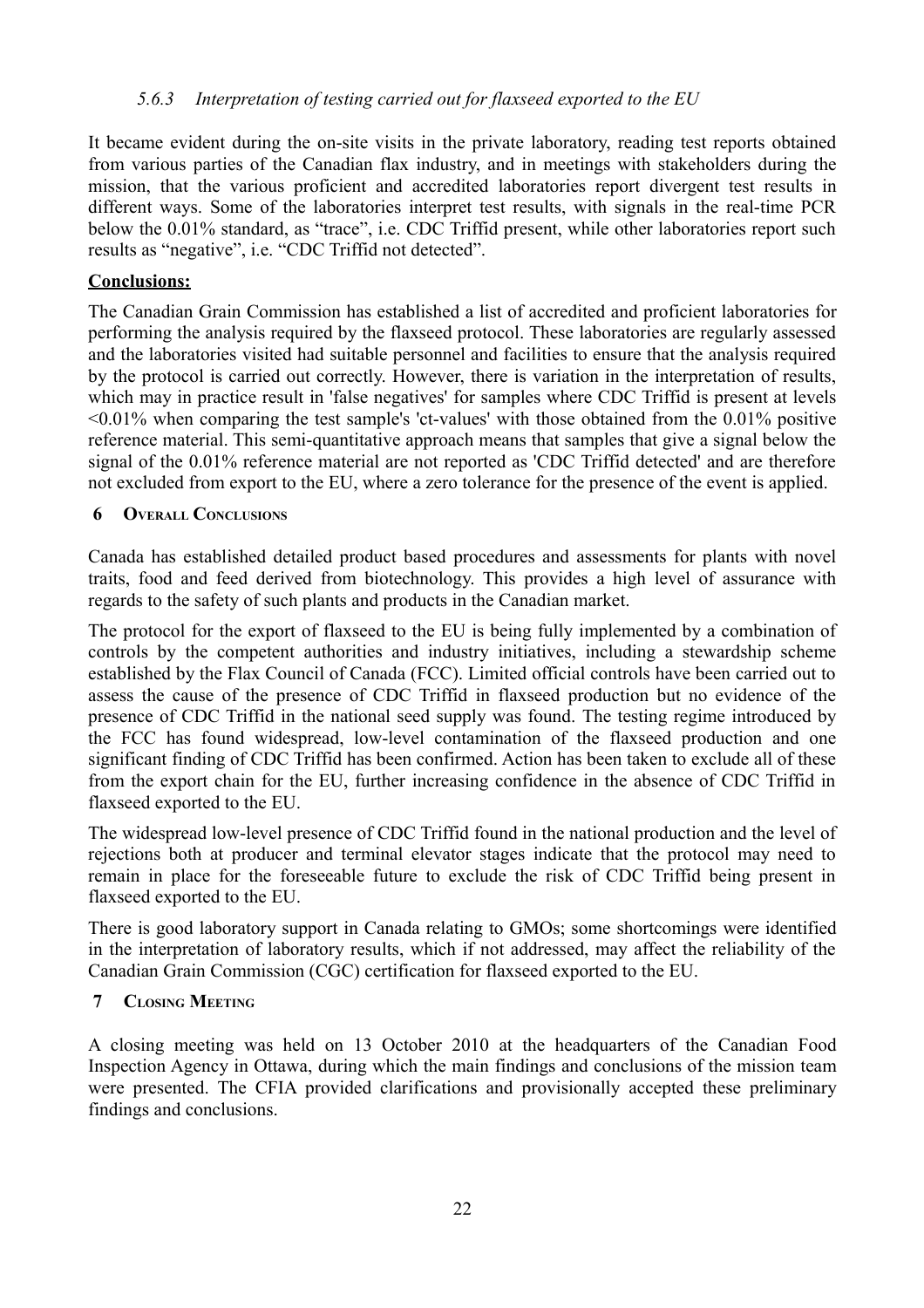### **8 RECOMMENDATIONS**

The competent authorities in Canada are recommended to consider:

| $N^{\circ}$ . | Recommendation                                                                                                                                                                                                                                                                                                                                                                                                                                                                                                         |
|---------------|------------------------------------------------------------------------------------------------------------------------------------------------------------------------------------------------------------------------------------------------------------------------------------------------------------------------------------------------------------------------------------------------------------------------------------------------------------------------------------------------------------------------|
|               | Harmonising the reporting of the results of analysis performed by the proficient and<br>accredited laboratories for the purposes of the flaxseed protocol, in particular to ensure<br>that the test results of all four sub-samples are provided, regardless of the -ct value<br>obtained and that all positive real-time signals of the NOST-Spec construct, in-line<br>with ISO 21567the limit of detection, together with a reference to the test sample,<br>following quantification of the flax specific SAD gene |
| 2             | Introducing controls, for commodities exported to the European Union and for which<br>GM events have been approved in Canada, but not in the European Union, in order to<br>establish the potential for such events being present.                                                                                                                                                                                                                                                                                     |

The competent authority's response to the recommendations can be found at:

[http://ec.europa.eu/food/fvo/ap/ap\\_ca\\_2010-8788.pdf](http://ec.europa.eu/food/fvo/ap/ap_ca_2010-8788.pdf)